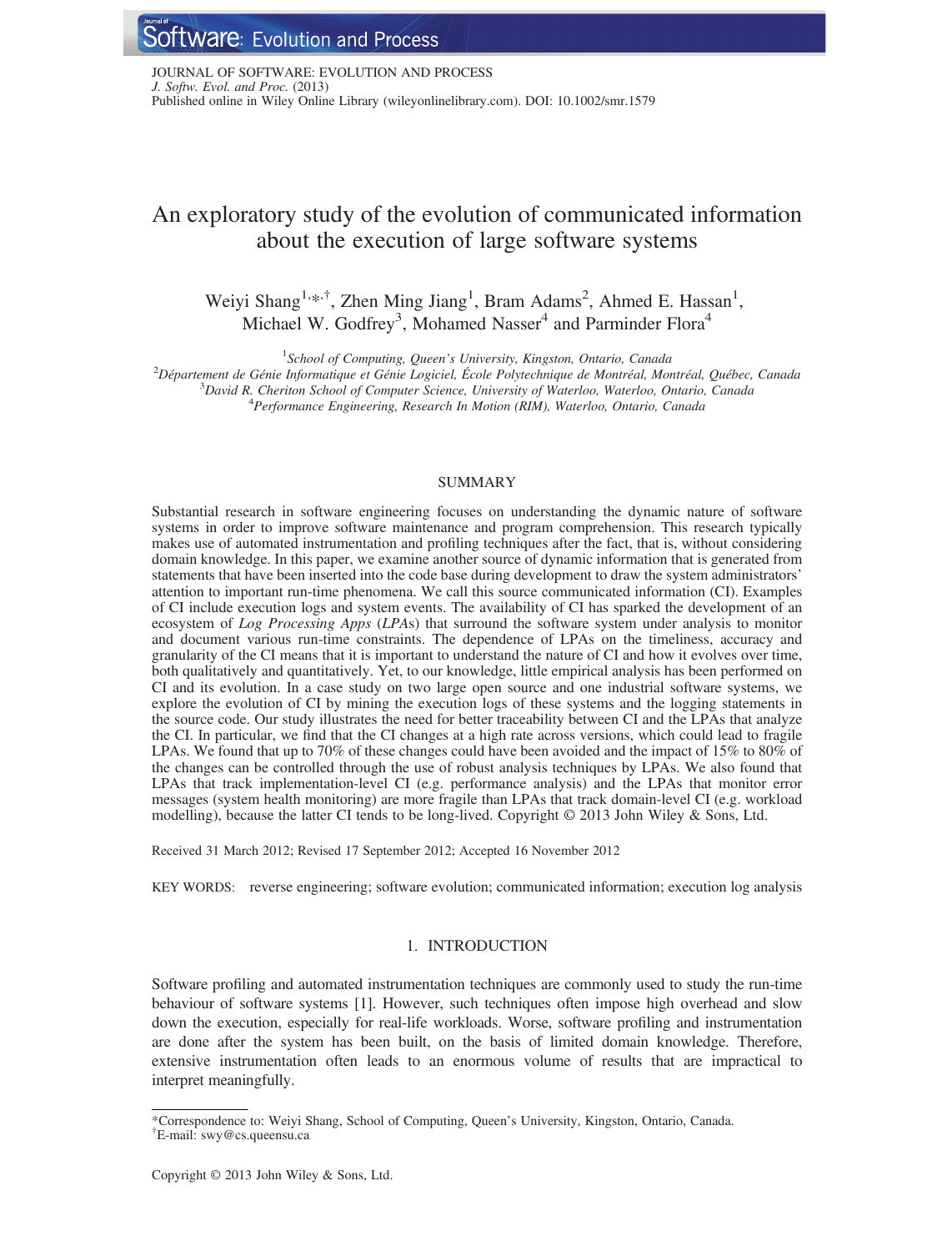In practice, system administrators and developers typically rely on the software system's communicated information (CI), consisting of the major system activities (e.g. events) and their associated contexts (e.g. a time stamp) to understand the high-level field behaviour of large systems and to diagnose and repair bugs. Rather than generating tracing information in a blind way, developers choose to explicitly communicate some information that is considered to be particularly important for system operation. Therefore, we call such information as CI because it is the information communicated automatically by the system during its execution, whereas traces are generated by the people who analyze the system after the fact. One common medium for CI are execution logs. The purpose and importance of the information in such logs varies on the basis of their purpose. For example, detailed debugging logs are relevant to developers (i.e. implementation CI), whereas operation logs summarizing the key execution steps are more relevant to operators (i.e. domain-level CI).

The rich nature of CI has introduced a whole new market of applications that complement large software systems. We collectively call these applications the *log processing apps* (LPAs). The apps are used, for example, to generate workload information for capacity planning of large-scale systems [2, 3], to monitor system health [4], to detect abnormal system behaviours [5] or to flag performance degradations [6]. As such, these LPAs play an important role in the development and management of large software systems, to the extent that major decisions such as adding server capacity or changing the company's business strategy can depend on the information derived by the LPAs.

Communicated information changes often break the functionality of the LPAs. Often, LPAs are inhouse applications that are highly dependent on the CI. Although they are typically built on commercial platforms by IBM [7] and Splunk [8], the actual link between the LPAs and the monitored system depends heavily on by the specific kind and format of CI in use. Hence, the apps require continuous maintenance as the format or type of CI changes and as the needs change. However, because little is known about the evolution of CI, it is unclear how much maintenance effort LPAs require in the long run.

In our previous research [9], we explored the evolution of CI by examining the logs of 10 releases of an open source software system (Hadoop) and 9 releases of a closed source large enterprise application, which we call EA. Because the CI during typical execution of a system may not cover all the CI that the system is capable of, this paper extends our research by performing a lower-level study than the previous research. We study the CI on the basis of the logging statements in the source code. We call such logging statements CI potential because their output potentially will show up in the CI during execution if the code that they are in is executed. We perform CI potential case studies on the 10 studied releases of Hadoop and five releases of another open source software system (PostgreSQL). Our study is the first step in understanding the maintenance effort for LPAs by studying the evolution of the CI (i.e. their input domain).

Our study tracks the CI for the execution of a fixed set of major features across the lifetime of the three studied systems and analyzes the source code of the two studied open source systems for CI potential. This allows us to address the following research questions:

RQ1:

How much does CI change over time?We find that over time, the amount of CI communicated about our covered features at execution level increases 1.5–2.8 times compared with the first-studied release. The CI potential (logging statements) increases 0.17–2.45 times. We note that down to only 40% of the CI at execution level stays the same across releases and up to 21.5% of the CI at execution level is modified with context modifications across releases. The modifications to the CI may be troublesome as they cause the LPAs to be more error prone.

RQ2:

What types of modifications happen to CI?Examining the CI and CI potential modifications across releases, we identify eight types of modifications. Of these changes, 10–70% can be avoided, and the impact of 15–80% of them can be minimized through the use of robust analysis techniques. The remaining modifications are risky and should be tracked carefully to avoid breaking LPAs.

#### RQ3:

What information is conveyed by short-lived CI?We find that short-lived CI at code level focuses more on system errors and warnings. Besides the high-level conceptual information, the content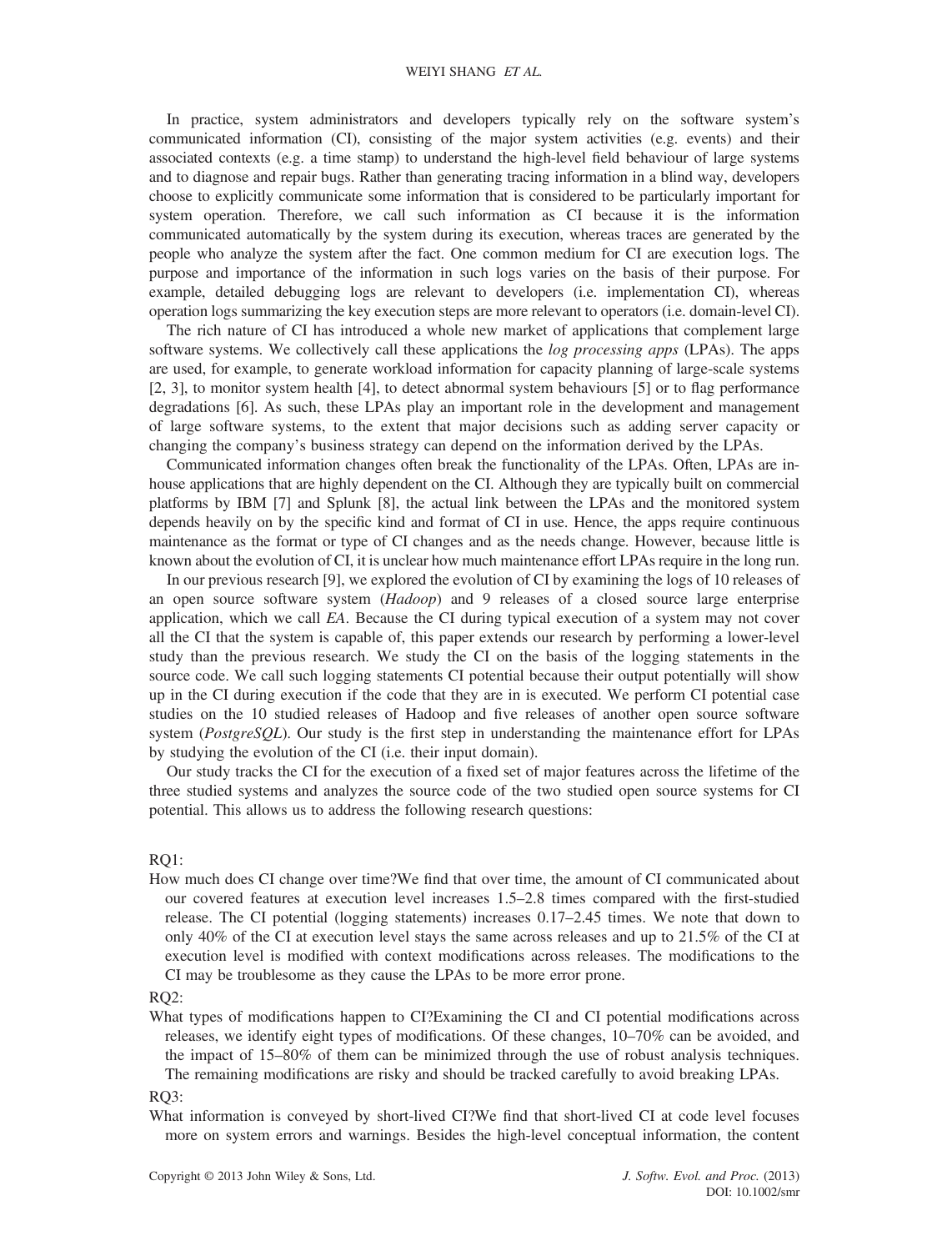of short-lived CI at execution level also contains implementation-level details and system error messages. With these findings, more resources should be allocated to maintain LPAs that heavily depend on implementation-level information or monitor system errors.

Our study highlights the need for tools and approaches (e.g. traceability techniques) to ease the maintenance of LPAs.

The rest of this paper is organized as follows: Section 2 presents an example to motivate our work. Section 3 presents the data preparation steps for our case study. Section 4 presents our case studies and the answers to our research questions. Section 5 discusses the limitations of our study. Section 6 discusses prior work. Section 7 concludes the paper.

# 2. A MOTIVATING EXAMPLE

We use a hypothetical, but realistic, motivating example to illustrate the impact of CI changes on the development and maintenance of LPAs.

The example considers an online file storage system that enables customers to upload, share and modify files. Initially, there were execution logs used by operators to monitor the performance of the system. The information recorded in the execution logs contained system events, such as 'user requests file', 'start to transfer file' and 'file delivered'.

#### 2.1. Release n

Let us suppose that operators identified a performance problem in the release  $n-1$ . In order to diagnose the problem, developer Andy added more information to the context of the execution events in CI, such as the ID of the thread that handles file uploads. Using the added context in the execution logs, the operators identified the root cause of the performance problem and developer Andy resolved it. A simple LPA was written to continuously monitor for the re-occurrence of the problem by scanning the CI for the corresponding system events.

#### 2.2. Release  $n+1$

The file upload feature was overhauled, during which the developers changed the communicated events and their associated log entries. These context changes to the log files led to failures of the LPAs because they could no longer parse the log lines correctly to find the start and end time stamps of each transaction.

The application also started giving false alarms. After several hours of analysis, the root cause of the false alarm was identified. The CI had been changed by another developer, Bob, who was not aware that others made use of this information because there is no traceability between the information and the LPA. To avoid these problems reoccurring in the future, developer Andy marked the dependence of the LPA on this CI event in an ad hoc manner through basic code comments.

From the motivating example, we can observe the following:

- CI is crucial for understanding and resolving field problems and bugs.
- CI is continuously changing because of development and field requirements.
- LPAs are highly dependent on the CI.

Unfortunately, today, there are no techniques to ensure traceability between source code and LPAs, leading LPAs to be very fragile, as they have to adapt to continuously changing CI.

## 3. CASE STUDY SETUP

To understand how CI evolves, we mine a commonly available source of CI: the execution logs. We mine both the actual CI communicated dynamically at run time as well as the static CI potential, that is, the logging statements in the source code. Depending on the user scenario, some of the CI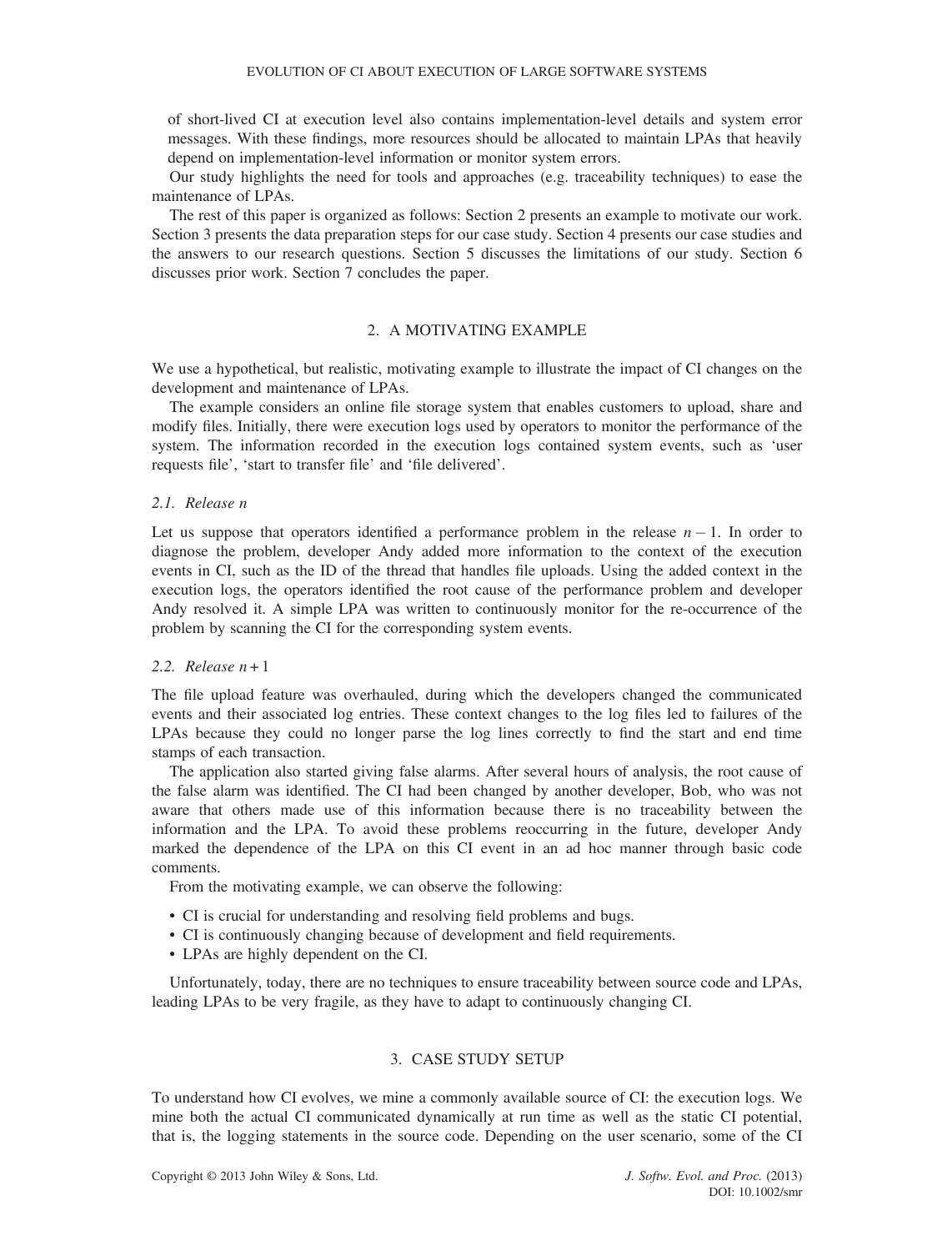| Release | Release date      | K SLOC |
|---------|-------------------|--------|
| 0.14.0  | 20 August 2007    | 122    |
| 0.15.0  | 29 October 2007   | 137    |
| 0.16.0  | 7 February 2008   | 181    |
| 0.17.0  | 20 May 2008       | 158    |
| 0.18.0  | 22 August 2008    | 174    |
| 0.19.0  | 21 November 2008  | 293    |
| 0.20.0  | 22 April 2009     | 250    |
| 0.20.1  | 14 September 2009 | 258    |
| 0.20.2  | 26 February 2010  | 259    |
| 0.21.0  | 23 August 2010    | 201    |

Table I. Overview of the studied releases of Hadoop (minor releases in italic).

potential will result in actual CI, whereas other statements will not be executed and hence not communicated. In this section, we present the studied systems and our approach to recover CI from the execution logs.

#### 3.1. Studied systems

We chose two open source systems and one closed source software system with different sizes and application domains as the subjects for our case study. We chose 10 releases of Hadoop,\* five releases of PostgreSOL<sup>†</sup> and nine releases of a closed source large enterprise application, which we will refer to as EA.

Hadoop is a large distributed data processing platform that implements the MapReduce [10] data processing paradigm. We use releases 0.14.0 to 0.21.0 for our study as shown in Table I. We chose these releases because 0.14.0 is the earliest one that is able to run in our experimental environment and 0.21.0 is the most recent release at the time of our previous study [9]. Among the studied releases, 0.20.1 and 0.20.2 are minor releases of the 0.20.0 series. Because Hadoop is widely used in both academia and industry, various LPAs (e.g. *Chukwa* [11] and Salsa [12]) are designed to diagnose system problems as well as monitor the performance of Hadoop.

PostgreSQL is an open source database management system written in C. We chose releases 8.2 to 9.1 for our study because they are the releases that are able to run on our experimental environment (Windows Server). The overview of the releases is shown in Table II. All the releases used in our study are major releases. Various LPAs have been developed for PostgreSQL; for example, pgFouine [13] analyzes PostgreSQL logs to determine whether certain queries need optimization.

The EA in our study is a large-scale communication application that is deployed in thousands of enterprises worldwide and used by millions of users. Because of a non-disclosure agreement, we cannot reveal additional details about the application. We do note that it is considerably larger than Hadoop and has a much larger user base and longer history. We studied nine releases of EA. The first seven minor releases are from one major release series, and the later two releases are from another major release. We name the release numbers 1.0 to 1.6 for the first major release and 2.0 to 2.1 for the second major release. There are currently several LPAs for the EA. These LPAs are used for functional verification, performance analysis, capacity planning, system monitoring and field diagnosis by customers worldwide.

#### 3.2. Uncovering CI from logs

We perform both execution-level and code-level analyses on logs to uncover CI. Studying CI only at execution level or code level is important because execution-level CI contains the information that LPAs actually depend on and the code-level CI has the potential to be communicated during

<sup>\*</sup> http://hadoop.apache.org/, last checked March 2011.

<sup>†</sup> <http://www.postgresql.org/>, last checked February 2012.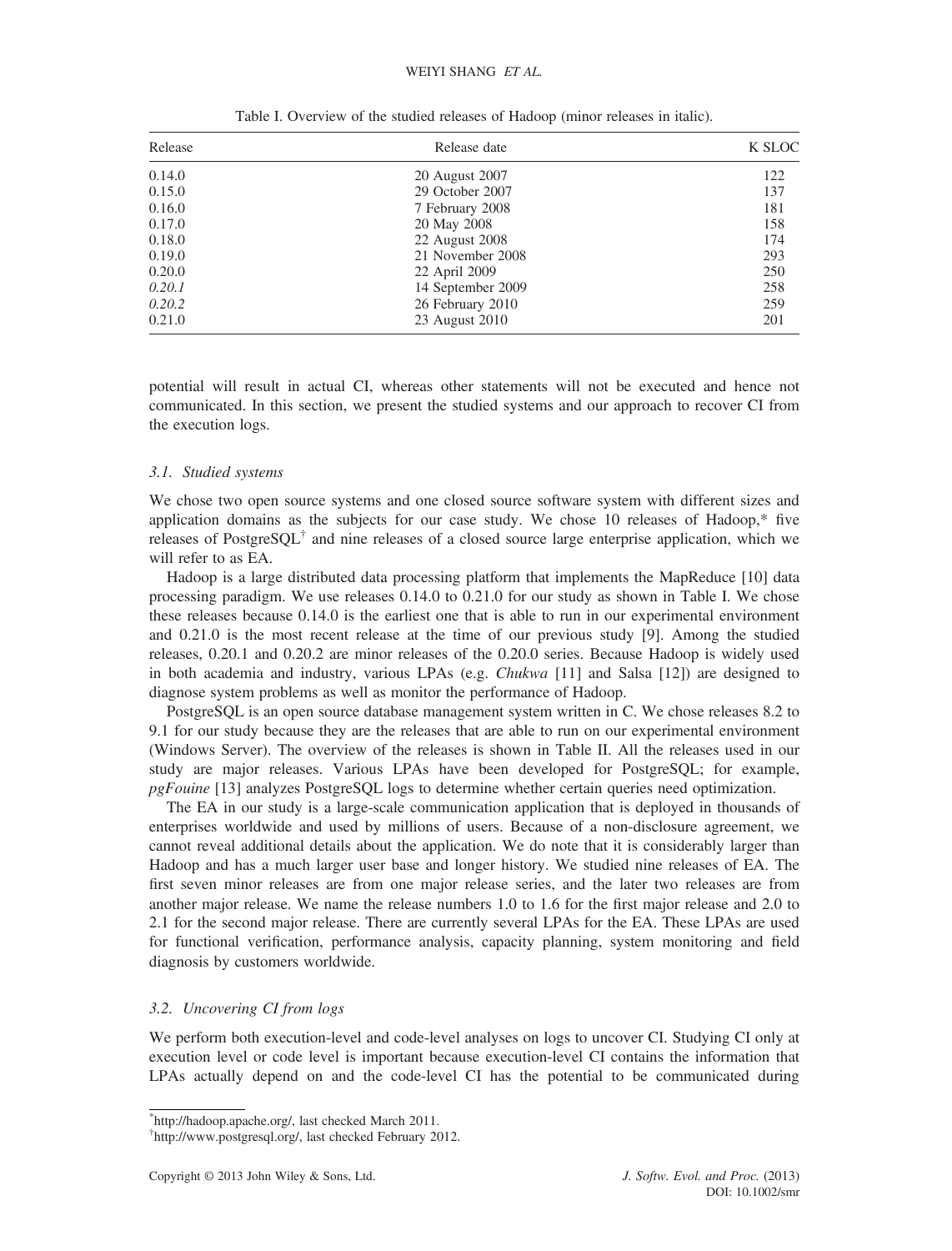#### EVOLUTION OF CI ABOUT EXECUTION OF LARGE SOFTWARE SYSTEMS

| Release | Release date      | K SLOC |
|---------|-------------------|--------|
| 8.2     | 5 December 2006   | 471    |
| 8.3     | 4 February 2008   | 533    |
| 8.4     | 1 July 2009       | 576    |
| 9.0     | 20 September 2010 | 613    |
| 9.1     | 12 September 2011 | 654    |

Table II. Overview of the studied releases of PostgreSOL.

execution. In our previous research [9], we only studied CI at execution level, but in this paper, we extend our study of CI by also performing source code analysis of logging statements.

3.2.1. Execution level. Our execution-level approach to recover the CI of software systems consists of the following three steps: (1) system deployment; (2) data collection; and (3) log abstraction.

3.2.1.1. System deployment. For our study, we seek to understand the CI of each system on the basis of exercising a same set of features across the releases of these systems. To achieve our goal, we run every version of each application with the same workload in an experimental environment. The experimental environment for Hadoop consists of three machines. The experimental environment for EA mimics the setup of a very large field deployment. The experimental environment of PostgreSQL is a Windows Server.

3.2.1.2. Data collection. In this step, we collect execution logs from the three subject systems.

The Hadoop workload consists of two example programs, wordcount and grep. The wordcount program generates the frequency of all the words in the input data, and the grep program searches the input data for a string pattern. In our case study, the input data for both wordcount and grep is a set of data with a total size of 5 GB. The search pattern of the grep program in our study is one particular word (fail).

To collect consistent and comparable data for the EA, we choose a subset of features that are available in all versions of the EA. We simulate the real-life usage of the EA system through a specialized workload generator, which exercises the configured set of features for a given number of times. We perform the same 8-h standard load test [14] on each of the EA releases. A standard load test mimics the real-life usage of the system and ensures that all of the common features are covered during the test.

We deploy the database of the *Dell DVD Store* [15] on a PostgreSQL database server for each of the releases. We extract database queries from the source code of the Dell DVD Store as the typical workload of the Dell DVD Store database. We leverage Apache JMeter [16] to execute the queries repetitively for 2 h.

Note that at the execution level, we use realistic run-time scenarios and workloads. Hence, our experiments cannot guarantee full coverage of all features and hence run-time events. This is the reason why we also need to perform the code-level analysis presented in the next sub-section.

3.2.1.3. Log abstraction. We recover the CI by analyzing the generated execution logs. Execution logs (e.g. Table III) typically do not follow a strict format. Instead, they often use inconsistent formats [17]. For example, one developer may choose to use ',' as separators in logs, whereas another developer may choose to use '\t'. The free-form nature of these logs makes it hard to extract information from them. Moreover, log lines typically contain a mixture of static and dynamic information. The static values contain the descriptions of the execution events, whereas the dynamic values indicate the corresponding context of these events.

We need to identify the different kinds of system events on the basis of the different event instances in the execution logs. We use a technique proposed by Jiang et al. [18] to automatically extract the execution events and their associated context from the logs. Figure 1 shows the overall process of log abstraction. As shown in Table IV, the descriptions of task types, such as 'Trying to launch', are static values, that is, system events. The time stamps and task IDs are dynamic values (i.e. the context for these events). The log abstraction technique normalizes the dynamic values and uses the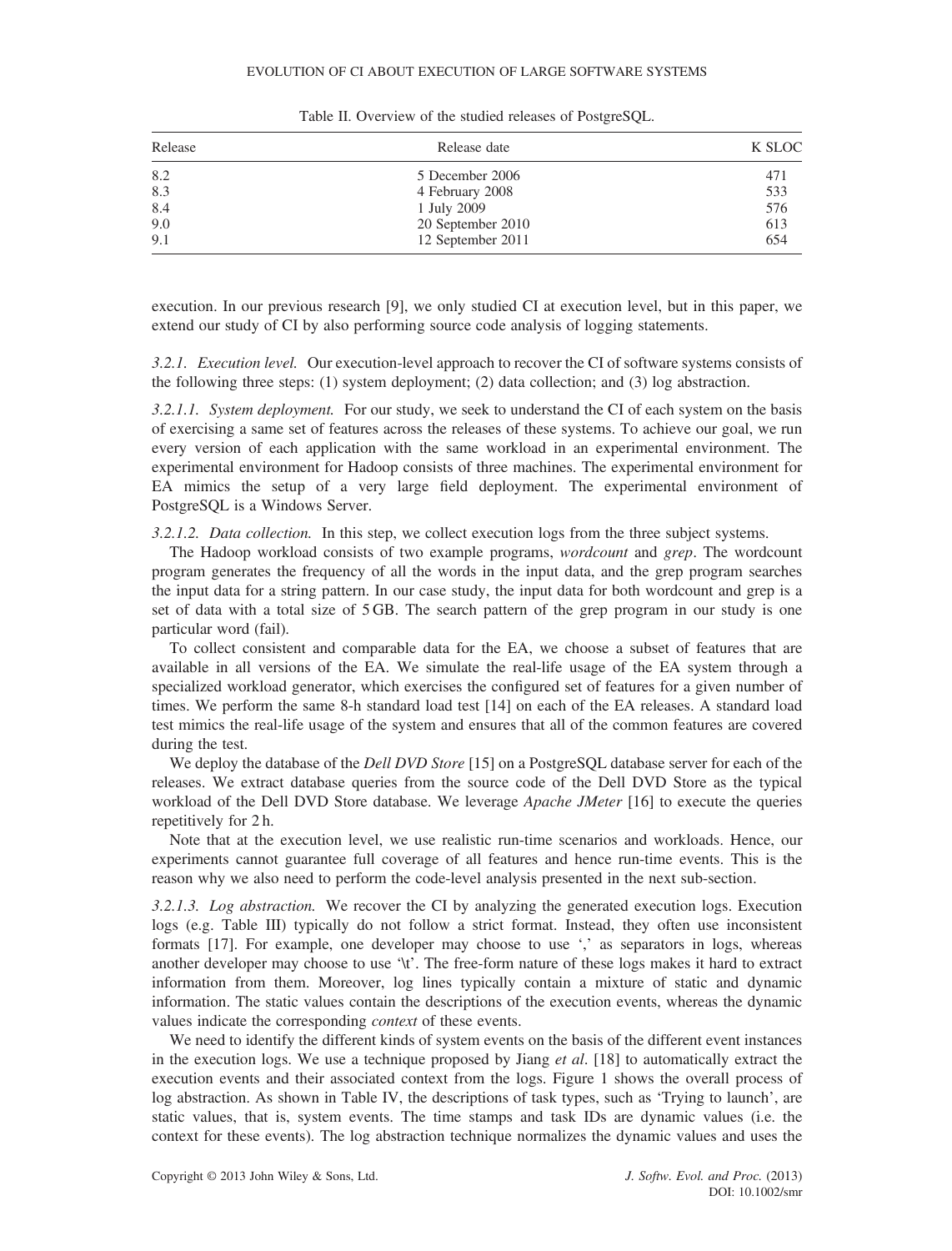Table III. Example of execution log lines.

| #  | Log lines                                  |
|----|--------------------------------------------|
|    | time = 1, Trying to launch, TaskID = $01A$ |
|    | time = 2, Trying to launch, $TaskID = 077$ |
|    | $time = 3$ , JVM, TaskID = 01A             |
|    | time = 4, Reduce, TaskID = $01A$           |
|    | $time = 5$ , JVM, TaskID = 077             |
| 6  | time = 6, Reduce, TaskID = $01A$           |
|    | time = 7, Reduce, TaskID = $01A$           |
| 8  | time = 8, Progress, TaskID = $077$         |
| 9  | time = 9, Done, TaskID = $077$             |
| 10 | time = 10, Commit Pending, TaskID = $01A$  |
|    | time = 11, Done, TaskID = $01A$            |



Figure 1. Overall framework for log abstraction.

| Table IV. Abstracted execution events. |  |
|----------------------------------------|--|
|----------------------------------------|--|

| Event          | Event                                               |       |
|----------------|-----------------------------------------------------|-------|
| $E_1$          | time = $t$ , Trying to launch, TaskID = $\delta$ id | 1.2   |
| E <sub>2</sub> | $time = $t$ , JVM, TaskID = \$id                    | 3,5   |
| $E_3$          | $time = $t$ , Reduce, TaskID = \$id                 | 4,6,7 |
| $E_4$          | $time = $t$ , Progress, TaskID = \$id               |       |
| $E_5$          | $time = $t$ , Commit Pending, TaskID = \$id         | 10    |
| E <sub>6</sub> | $time = $t$ , Done, TaskID = \$id                   | 9.11  |

static values to create abstracted execution events. We consider the abstracted execution events as representations of communicated system events.

First, the anonymize step uses heuristics to recognize dynamic values in log lines. For example, 'TaskID = 01A' will be anonymized to 'TaskID = \$id'. The tokenize step separates the anonymized log lines into different groups (i.e. bins) according to the number of words and estimated parameters in each log line. Afterwards, the categorize step compares log lines within each bin and abstracts them into the corresponding execution events (e.g. 'Reduce'). Similar execution events with different anonymized parameters are categorized together. Because the anonymize step uses heuristics to identify dynamic information in a log line, there is a chance that the heuristic might fail to anonymize some dynamic information. The reconcile step identifies such dynamic values by analyzing the difference between the execution events to each other within the same bin. Case studies in previous research [18] show that the precision and recall of this technique both are high, for example, over 80% precision and recall on the EA logs.

3.2.2. Code level. Our code-level approach consists of two steps: (1) code abstraction and (2) identification of logging statements.

3.2.2.1. Code abstraction. We download the source code of each release of the subject systems. For Hadoop, a Java-based system, we leverage the *Eclipse JDT parser* [19] to create abstract syntax trees for each source code file. For PostgreSQL, we use TXL [20] to create abstract syntax trees.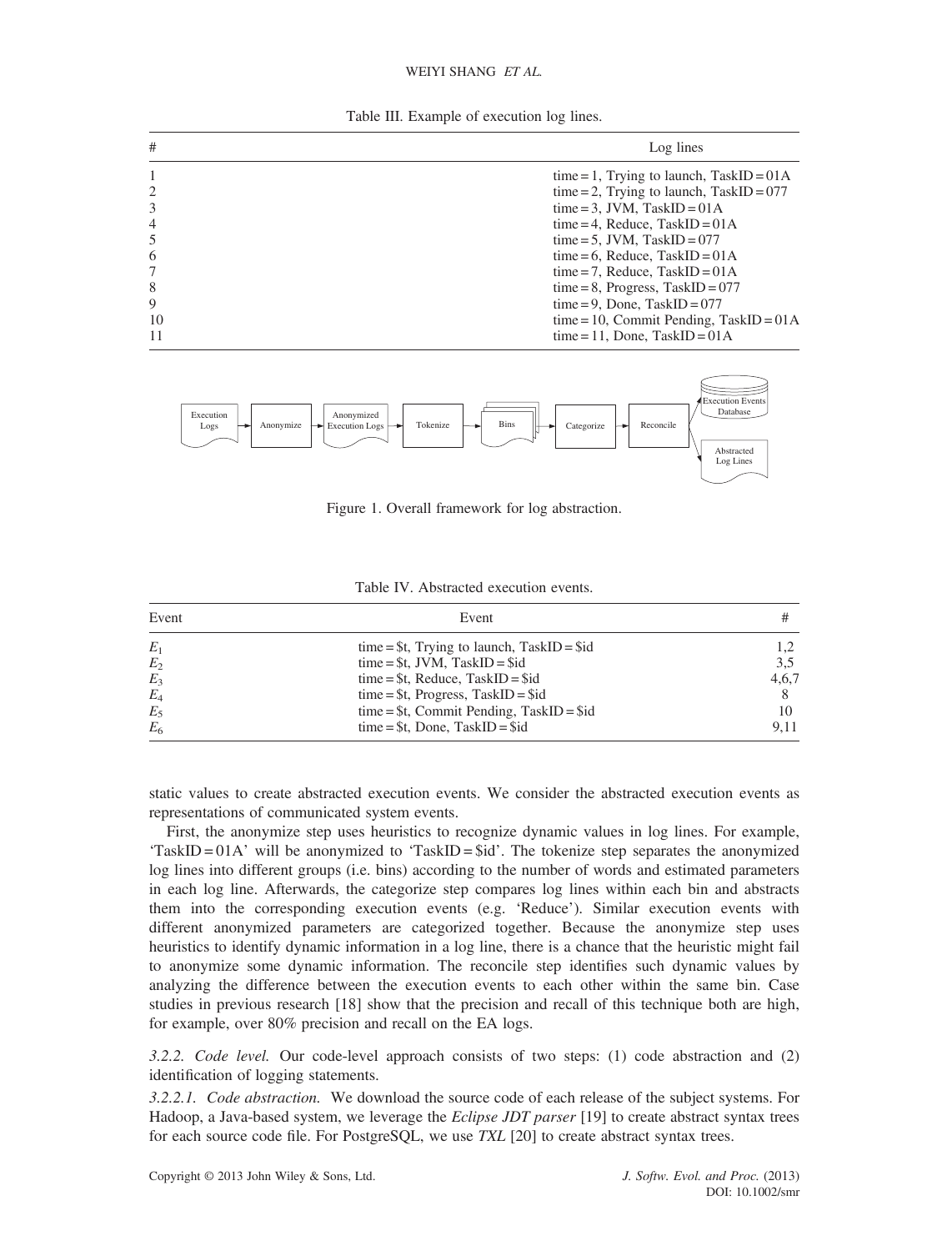3.2.2.1. Identification of logging statements. Software projects typically leverage logging libraries to generate logs. One of the most widely used logging libraries in Java systems is Log4j [21]. After manually browsing the source code of each project, we identify that Hadoop uses Log4j as logging library, whereas PostgreSQL uses its own logging library.

Using this knowledge, we analyze the generated abstract syntax trees to identify the logging source code fragments and changes. Typically, logging source code contains method invocations that call the logging library. For example, in Hadoop, a method invocation such as 'LOG' is considered to be a piece of logging source code. Changes that include such code are considered as log churn in Hadoop. Although some of the logging statements can be identified by performing text analysis, such as using 'grep', tracking the source code changes in our code-level analysis is difficult using the text analysis.

We only study the CI at the code level for Hadoop and PostgreSQL because of the lack of access to the source code of EA.

#### 4. CASE STUDY RESULTS

In this section, we present the findings on our research questions. For each research question, we present the motivation, our approach and the corresponding results.

#### 4.1. RQ1: How much does CI change over time?

4.1.1. Motivation. The evolution of CI impacts the maintenance of LPAs. The frequent change of the CI makes LPAs fragile because of the lack of established traceability techniques between LPAs and CI. Hence, change to execution events gives an indication of the complexity of designing and maintaining LPAs.

4.1.2. Approach. At execution level, we use the number of different abstracted execution events (we referred to all the abstracted execution events as 'events' for short in the later part of this paper) as a measurement of the size of CI. We also study the CI changes by measuring the percentages of unchanged, added and deleted execution events. Given the current release  $n$  and the previous release  $n-1$ , the percentages of unchanged and added execution events are defined by the ratio of the number of unchanged and added events in release  $n$  over the number of total execution events in the current release  $(n)$ , respectively. The percentage of deleted execution events is defined the same as unchanged and added events, except over the number of total execution events in the previous release  $(n - 1)$ . For example, the percentage of unchanged execution events in release  $n \left( P_{unchanged_n} \right)$ is calculated as follows:

$$
P_{unchanged_n} = \frac{\text{\#unchanged events}_n}{\text{\#total events}_n} \tag{1}
$$

We identify modified events by manually examining added and deleted events. We use the frequency of execution events in two releases to assist in mapping between modified events with similar wording across releases. Given the large number of events of EA (over 1900 across all releases), we only examine the top 40 most occurring events because they represent more than 90% of the total size of logs. This means that for EA, we use a similar equation as Equation (1), except that the number of total execution events for EA is always 40 as we only examine 40 execution events.

At code level, we use the number of logging statements to measure the size of CI potential. The unchanged, added and deleted logging statements at code level are studied in a similar way as at the execution level. To assist in understanding the CI change at code level, we also calculate the code churn (total number of added and deleted lines of code) in each studied release. We leverage J-REX, a high-level evolutionary extractor of source code history similar to C-REX [22], to identify the modification of logging statements during the development of the systems.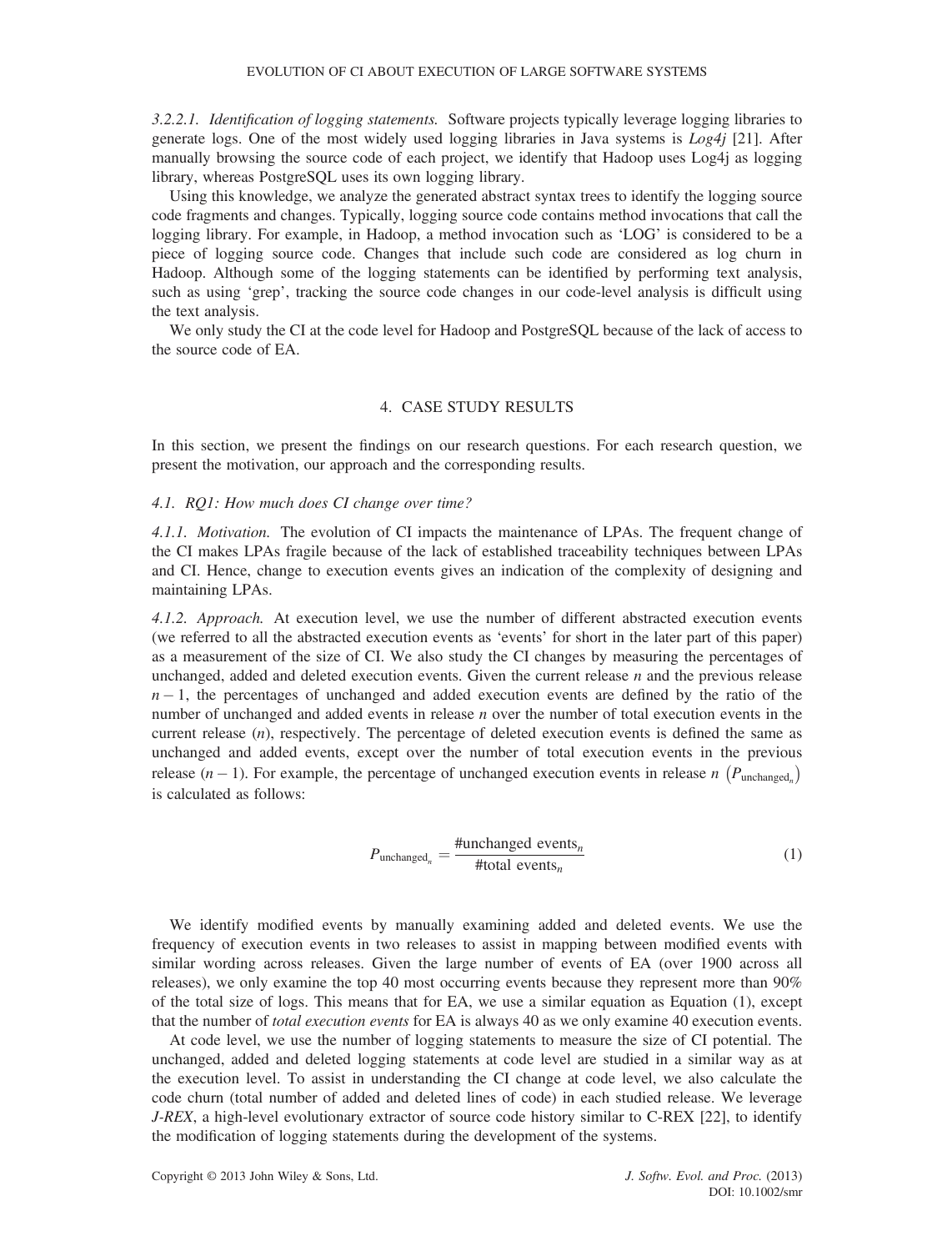#### 4.1.3. Results: The total amount of CI.

4.1.3.1. Execution level. We first study the amount of CI in the history of both systems. Figure 2 shows the growth trend of CI in Hadoop. The growth of CI is faster than the growth of source code (shown in Table I). At the execution level, we note that the CI in the last studied release (0.21.0) is 2.8 times the amount of the first studied release (0.14.0), whereas the size of source code is only increased by less than 30% (201 KLOC to 259 KLOC). In particular, the amount of CI increases significantly in release 0.21.0 even though the size of the corresponding source code decreases by 20%. We also note that the CI increases more between major releases than between the studied two minor releases. The large increase of CI size at execution level in major releases indicates that additional maintenance effort might be needed for LPAs to continue operating correctly even if the existing LPAs do not use CI about new features or the additional CI about the currently analyzed features.

The CI of PostgreSQL, shown in Figure 3, also shows a growth trend at the execution level. Unlike Hadoop, there is not one release in PostgreSQL that has significantly larger amounts of CI growth than other releases. We believe that the reason is that PostgreSQL is a mature and stable system with more than 20 years history, whereas the development of Hadoop started in 2005 and did not officially release version 1.0 yet. Therefore, developers of PostgreSQL would be unlikely to add or delete substantial features in the system or significantly change the architecture of the system in one release. The stable nature of the CI in PostgreSQL may suggest that its LPAs are easier to maintain. The developers of LPAs can focus more on adding features of the LPAs by analyzing the added CI and focus less on maintaining features on the basis of old CI.

For the EA system, we only study execution level CI because of lack of access to the source code data. Because we study only two major releases, we study the amount of CI in each major release (nine releases in total) instead of generalizing a trend over the two studied releases. We note that the amount of CI does not change significantly in the first major release, whereas the CI increases significantly in the second major release. The CI of the last studied release (2.1) is 1.5 times the amount of the first-studied release (1.0).



Figure 2. Growth trend of CI (execution level and code level) in Hadoop.



Figure 3. Growth trend of CI (execution level and code level) in PostgreSQL.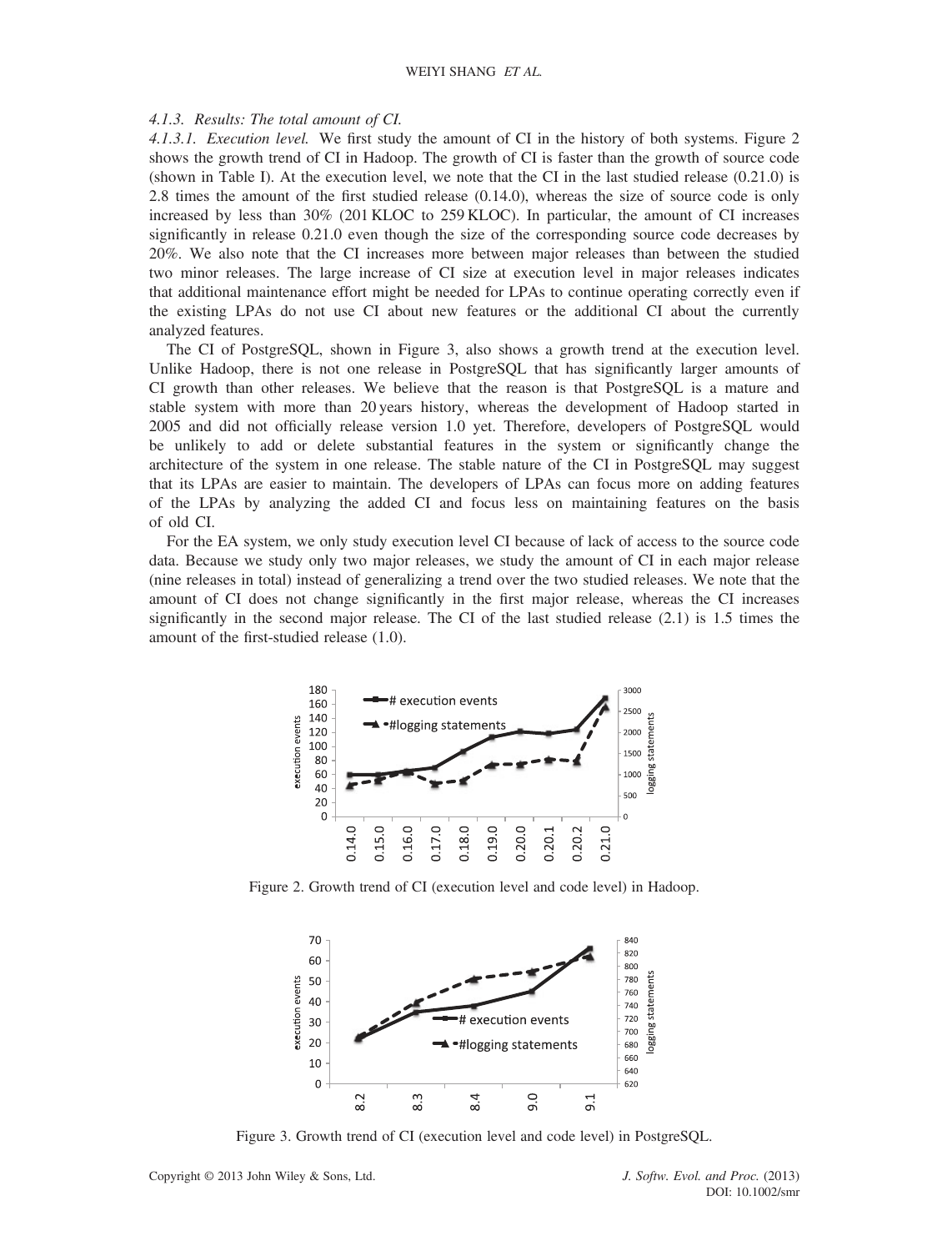4.1.3.2. Code level. The trend of CI potential is similar to that at execution level. As an exception, the CI in release 0.17.0 of Hadoop increases at the execution level but decreases at the code level. Table VI shows that over 48% of the CI in release 0.16.0 is removed in release 0.17.0. The release notes [23] showed that the *HBase* component of Hadoop of release 0.16.0 became a separate project right before the release of 0.17.0 of Hadoop.

In both Hadoop and PostgreSQL, less than 10% of the CI potential at code level is observed at execution level. Operators typically examine the logs that appear in the field when the software system is upgraded to a new release and adapt their LPAs accordingly. However, our results indicate that most of the CI potential is not observed during the typical execution of the system. The changes to such CI may cause problems in the LPAs. Developers of the software system may consider documenting all the CI potential in the system and transferring such knowledge to the operators in the field. On the other hand, it may be good news for LPA developers because most of the changed CI potentials may not show up during execution, therefore not causing LPAs to break in practice.

#### 4.1.4. Results: The amount of changed CI.

4.1.4.1. Execution level. A closer analysis of the CI across releases shows that for all the studied systems at execution level, most (over 60%) of the old CI remains the same in new major releases (Tables V–VII). The CI events are more stable across minor releases (on average, over 80% remains the same). This is good news for developers of LPAs. However, from Tables V–VII, we observe that on average, around 1% (for EA), 7.5% (for Hadoop) and 6.3% (for PostgreSQL) of the CI are CI modifications. Such CI may be troublesome for maintainers of LPAs because they might need to modify their code to account for such changes.

It is important to note that all these CI changes are for a fixed set of executed features; that is, although the executed features remain the same, the CI clearly does not. We studied the release

|     |                   | $\overline{\phantom{0}}$<br>$\sim$ $\sim$ |                  |                 |
|-----|-------------------|-------------------------------------------|------------------|-----------------|
|     | Unchanged $(\% )$ | Added $(\% )$                             | Modified $(\% )$ | Deleted $(\% )$ |
| 1.1 | 92.1              | 7.9                                       | 0.0              | 2.8             |
| 1.2 | 64.8              | 32.9                                      | 2.3              | 34.7            |
| 1.3 | 77.8              | 19.7                                      | 2.5              | 10.3            |
| 1.4 | 86.0              | 13.4                                      | 0.7              | 19.5            |
| 1.5 | 85.7              | 13.5                                      | 0.8              | 15.4            |
| 1.6 | 96.5              | 3.2                                       | 0.3              | 3.2             |
| 2.0 | 61.2              | 38.0                                      | 0.7              | 20.8            |
| 2.1 | 74.2              | 25.6                                      | 0.2              | 14.2            |

Table V. Percentage of unchanged, added, deleted and modified CI in the history of EA (bold font indicates large changes).

Table VI. Percentage of unchanged, added, modified and deleted CI (in execution level and code level) in the history of Hadoop (bold font indicates large changes).

| Execution level |                 |        |          | Code level  |      |                         |        |                 |         |
|-----------------|-----------------|--------|----------|-------------|------|-------------------------|--------|-----------------|---------|
|                 | Total Unchanged | Added  | Modified |             |      | Deleted Total Unchanged | Added  | Modified        | Deleted |
|                 | $(\%)$          | $(\%)$ | $(\%)$   | $(\%)$      |      | $(\%)$                  | $(\%)$ | $\mathscr{G}_o$ | $(\%)$  |
| 0.15.0<br>60    | 81.7            | 10.0   | 8.3      | 10.0        | 871  | 69.7                    | 30.3   | 5.1             | 15.5    |
| 0.16.0<br>65    | 80.0            | 16.9   | 3.1      | 10.0        | 1074 | 72.3                    | 27.7   | 3.5             | 11.2    |
| 0.17.0<br>70    | 81.4            | 10.0   | 8.6      | 3.1         | 794  | 87.7                    | 12.3   | 0.4             | 48.3    |
| 0.18.0<br>93    | 38.7            | 39.8   | 21.5     | <b>20.0</b> | 862  | 78.8                    | 21.2   | 3.8             | 12.8    |
| 0.19.0 113      | 66.4            | 29.2   | 4.4      | 14.0        | 1239 | 65.7                    | 34.3   | 0.7             | 6.2     |
| 0.20.0121       | 71.9            | 24.0   | 4.1      | 18.6        | 1250 | 80.7                    | 19.3   | 2.1             | 25.7    |
| 0.20.1 118      | 91.5            | 5.9    | 2.5      | 8.3         | 1370 | 89.7                    | 10.3   | 0.6             | 1.4     |
| 0.20.2 124      | 95.2            | 4.8    | 0.0      | 0.0         | 1321 | 99.0                    | 1.0    | 0.0             | 5.0     |
| 0.21.0 168      | 38.7            | 46.4   | 14.9     | 27.4        | 2605 | 43.6                    | 56.4   | 0.7             | 13.6    |

Copyright © 2013 John Wiley & Sons, Ltd. J. Softw. Evol. and Proc. (2013)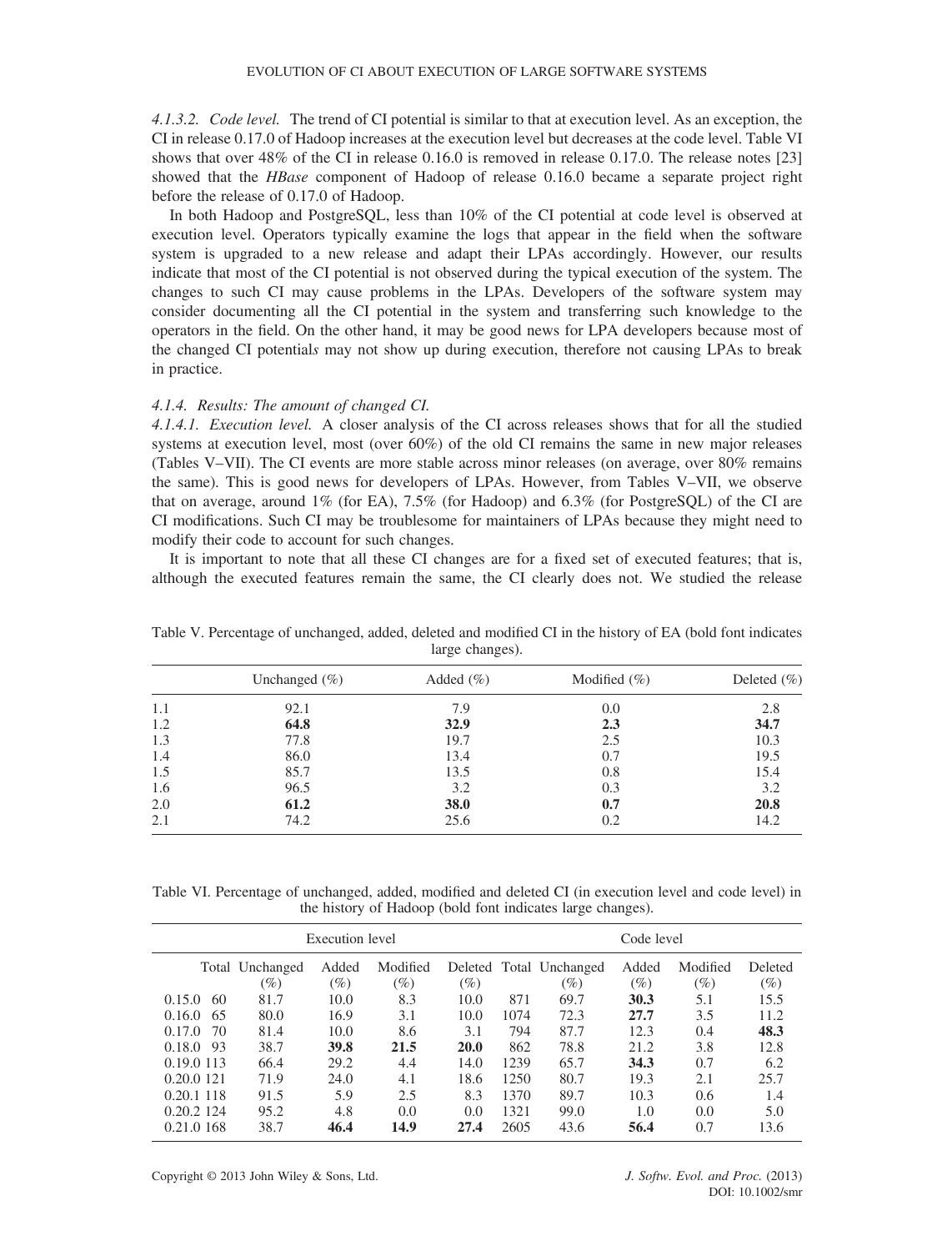| Execution level |                           |                              |                  |                 | Code level |                                   |                              |                    |                   |
|-----------------|---------------------------|------------------------------|------------------|-----------------|------------|-----------------------------------|------------------------------|--------------------|-------------------|
|                 | Total Unchanged<br>$(\%)$ | Added<br>$\left( \% \right)$ | Modified<br>$\%$ | $\mathscr{G}_o$ |            | Deleted Total Unchanged<br>$(\%)$ | Added<br>$\left( \% \right)$ | Modified<br>$(\%)$ | Deleted<br>$(\%)$ |
| 8.3 35          | 45.7                      | 48.6                         | 5.7              | 18.2            | 745        | 73.7                              | 22.6                         | 3.8                | 4.0               |
| 8.4 38          | 73.7                      | 10.5                         | 15.8             | 2.9             | 781        | 85.7                              | 12.4                         | 1.9                | 2.0               |
| 9.0 45          | 82.2                      | 15.6                         | 2.2              | 0.0             | 792        | 93.3                              | 5.1                          | 1.6                | 1.7               |
| -66<br>9.1      | 66.7                      | 31.8                         | 15               | 0.0             | 815        | 86.6                              | 117                          |                    |                   |

Table VII. Percentage of unchanged, added, modified and deleted CI (in execution level and code level) in the history of PostgreSQL.

information for both releases and read through the change logs to better understand the rationale for large CI changes. We find that internal implementation changes often have a big impact on the CI. For example, according to Table VI, release 0.18.0 (in bold font) is one of the releases with the highest percentage of CI changes. Release 0.18.0 introduced new Java classes for Hadoop jobs (a core functionality of Hadoop) to replace the old classes. Release 0.21.0 officially replaced the old MapReduce implementation named 'mapred', with a new implementation named 'MapReduce'. Table VI shows that releases 0.18.0 and 0.21.0 have the largest amounts of code churns, which shows evidence that both releases have significant changes in the source code. Similarly, releases 1.3 and 2.0 (bold in Table V) of EA have significant behavioural and architectural changes compared with their previous releases. Similarly, although PostgreSQL with a much longer history than Hadoop and mature architecture and design, we still observe CI added, deleted and modified across releases. For example, release 8.3 has the largest (48.6%) added CI, which corresponds to the new 'autovacuum' feature. It appears that the subject systems communicate a significant amount of implementation-level information, leading their CI to vary considerably because of internal changes.

4.1.4.2. Code level. We observed different percentages of unchanged, added, deleted and modified CI at code level compared with the percentages at execution level. For example, in Hadoop, releases 0.15.0, 0.16.0 and 0.19.0 have a large number of added CI potential at code level, but the added CI at execution level is low. From the release notes and development history, we found out that new components with extensive logging had been added in the source code of these releases, but these components are not deployed in the release. For example, HBase is added into Hadoop in release 0.15.0, but it is not, by default, deployed with Hadoop. In release 0.19.0 of Hadoop, a collection of sub-projects is added into the 'contrib' folder of Hadoop, including Chukwa [11] and Hadoop Streaming [24]. Neither of these sub-projects is deployed with Hadoop by default. However, we cannot observe the same in PostgreSQL. The release 8.3 of PostgreSQL has the largest added CI at both execution level and code level. According to the release notes [25], the large addition of CI is according to a new feature to support 'multiple concurrent autovacuum processes'.

The CI for the studied systems tends to contain implementation-level information that provides LPAs with detailed knowledge of the internals of the systems. However, this makes such LPAs fragile, in particular for major releases (e.g., in 0.21.0 of Hadoop, only 38% CI keeps unchanged)). For minor releases, we still see a large percentage of CI added or modified (e.g., only 64.8% CI is unchanged in EA 1.2). The CI at execution level only covers less than 10% of the CI potential at code level, and the CI potential at code level may change differently compared to the CI at execution level. Developers may consider explicitly transferring knowledge about CI potential to users of the CI.

#### 4.2. RQ2: What types of modifications happen to CI?

4.2.1. Motivation. RQ1 shows that up to 21.5% (Table VI) of communicated events is modified. These modified CI have a crucial impact on LPAs because LPAs expect certain context information and are likely to fail when operating on events with modified context. In contrast, newly added CI is not likely to impact already developed LPAs because those applications are unaware of the new CI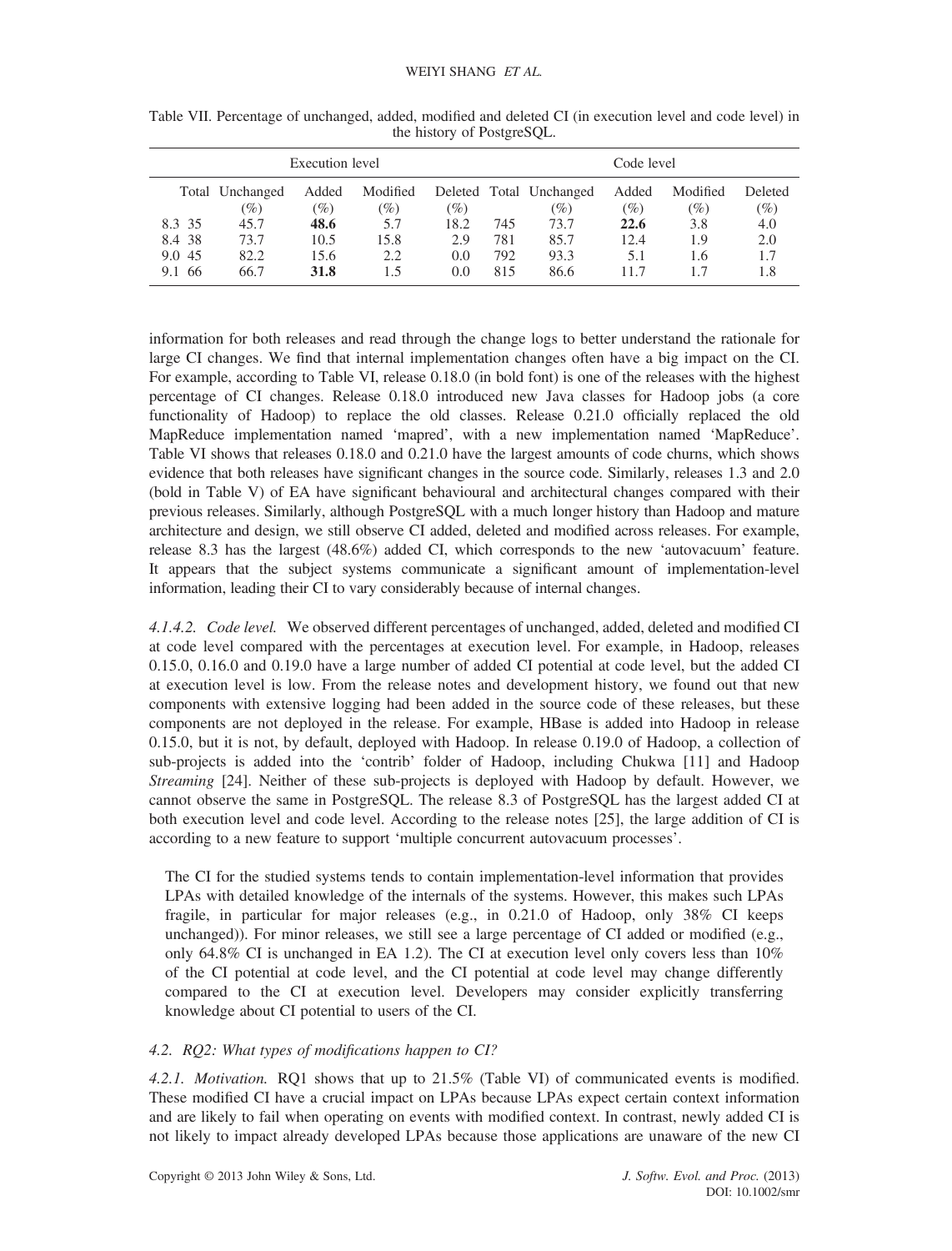and will simply ignore it. In short, changes to the context of previously communicated events are more likely to introduce bugs and failures in LPAs. For example, during the history of Hadoop, 'task' (an important concept of the platform) was renamed to 'attempt', leading to failures of monitoring tools and to confusion within the user community about the communicated context [23]. Therefore, we wish to understand how communicated contexts change.

4.2.2. Approach. We follow a grounded theory [26] approach to identify modification patterns to the context. We manually study all events at execution level with a modified context and all the modified logging statements at code level. For each of them, we analyze what information is modified and how the information is modified. We repeat this process several times until a number of modification types emerge. We then calculate the distribution of different types of modifications. The percentage of each type of modifications is calculated as the ratio of the number of occurrences of a type across all the releases over the total number of modifications across all the releases. For example, the percentage of modified CI of type  $p \left( P_{\text{modified},p} \right)$  is calculated as follows:

$$
P_{\text{modified}_p} = \frac{\text{\#modified events}_p}{\text{\#total modified events}} \tag{2}
$$

4.2.3. Results: CI modification types. Table VIII tabulates the six types of CI modifications identified from our manual examination on the CI at the execution level. The table defines each type and gives a real-life example of it from the studied data. Among all the types, Rephrasing and Redundant contexts are avoidable modifications because neither of them brings any additional information to the CI and only cause changes in LPAs. The *Adding context* modification is typically unavoidable, but a robust log parsing parser should still be able to parse the log correctly. For example, *Island Grammars* [27] can be leveraged in this case to ignore the added information in CI during the parsing of the log lines. Therefore, Adding context is a recoverable modification and has a less negative impact than the avoidable modifications. The other three types of modification (i.e. Merging, Splitting and Deleting context) are unavoidable, but the LPAs still need to adapt for these modifications. Developers can use a null value for the deleted context to make the CI consistent. However, such deleted context may correspond to the removed features, and such preferentially deleted context

|                                   |                                                                                                                              | Examples                                                         |                                                                                          |
|-----------------------------------|------------------------------------------------------------------------------------------------------------------------------|------------------------------------------------------------------|------------------------------------------------------------------------------------------|
| Pattern                           | Definitions                                                                                                                  | <b>Before</b>                                                    | After                                                                                    |
| Adding context<br>(recoverable)   | Additional context is added into<br>the communicated information.                                                            | ShuffleRamManager<br>memory limit $n$<br>MaxSingleShuffleLimit m | ShuffleRamManager<br>memory limit $n$<br>MaxSingleShuffleLimit<br>$m$ mergeThreshold $Q$ |
| Deleting context<br>(unavoidable) | Context is removed from the<br>communicated information.                                                                     | Got $n$ map output known<br>output m                             | Got $n$ output                                                                           |
| Redundant context<br>(avoidable)  | Some redundant information is<br>added or the added information<br>can be inferred without being<br>included in the context. | Task is in<br><b>COMMIT_PENDING</b>                              | Task is in<br>commit pending, status:<br><b>COMMIT PENDING</b>                           |
| Rephrasing<br>(avoidable)         | The CI is replaced (partially) by<br>new CI.                                                                                 | Hadoop mapred Reduce<br>task fetch $n$ bytes                     | Hadoop MapReduce task<br>Reduce fetch <i>n</i> bytes                                     |
| Merging<br>(unavoidable)          | Several old CI are merged<br>into one.                                                                                       | MapTask record buffer                                            | MapTask buffer                                                                           |
|                                   |                                                                                                                              | MapTask data buffer                                              |                                                                                          |
| Splitting<br>(unavoidable)        | The old CI is split into multiple<br>new ones.                                                                               | Adding task to tasktracker                                       | Adding Map Task to<br>tasktracker;<br>Adding Reduce Task to<br>tasktracker               |

Table VIII. CI modification types and examples of the execution level analysis.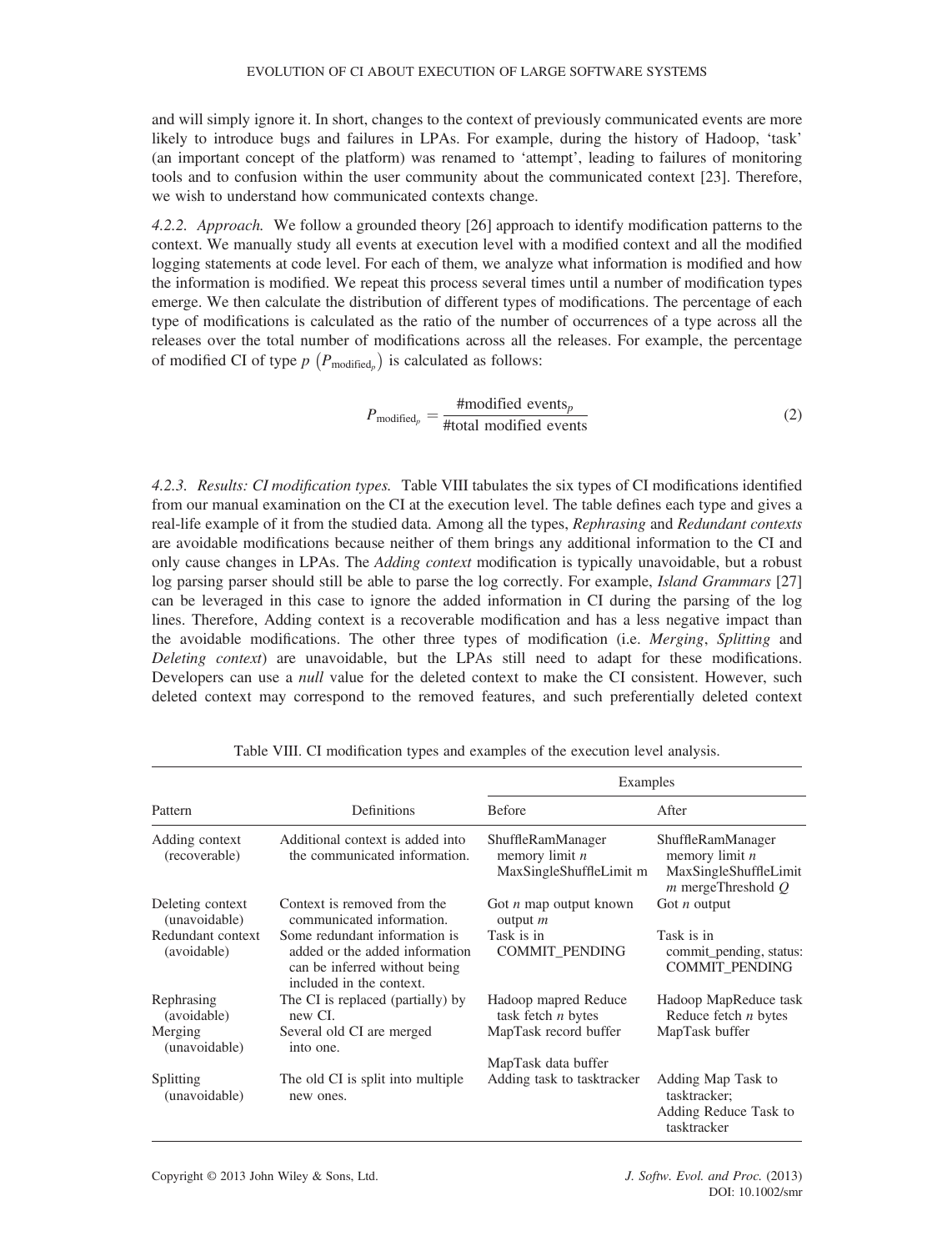with *null* values may cause the CI hard to maintain in the long term. Developers of the system should document the unavoidable modifications well and inform people who make use of the modified CI. We note that although some Splitting modifications look similar to Adding context, the two types of modifications are essentially different. Splitting is dividing one CI event into multiple ones (e.g. splitting the recording of buffer size to different types of buffers, such as data buffer and task buffer), whereas Adding context is providing extra information to the CI; for example, in addition to recording the buffer size, the free space of the buffer is also recorded.

At the code level, we identify two additional types of CI modifications shown in Table IX. Both Changing logging level and Changing arguments are recoverable modifications because a robust log parser that analyzes the generated logs from these logging statements would likely not be impacted by such CI modifications.

#### 4.2.4. Results: CI modifications distribution.

4.2.4.1. Overall. Figure 4 shows the classification distribution of the CI modification types at both execution and code levels across all the studied releases, and Table X shows the percentage of avoidable, recoverable and unavoidable CI modifications. We find that the majority of the CI modifications are either avoidable or recoverable. Only a small portion of the CI modifications is unavoidable. Simply put that developers can improve the maintenance of the LPAs by avoiding the avoidable modifications and documenting the unavoidable CI modifications.

4.2.4.2. Execution level. Tables XI, XIV, XII, XV, XIII show the percentages of context modifications for Hadoop, PostgreSQL and EA at execution level, broken down per release and pattern. Table XI shows that the two largest numbers (in bold) of context modifications are both instances of Rephrasing context. They were introduced in releases 0.18.0 and 0.21.0 of Hadoop. Table XIII shows that many Rephrasing context instances are introduced in version 0.1.2 of EA. As noted in RQ1, all these three releases (0.18.0 and 0.21.0 of Hadoop and 1.2 of EA) have significant changes to the systems. These results indicate that most of the Rephrasing context modifications may have a high correlation to the major changes introduced into the software systems. For example, in release 0.21.0, the old MapReduce library, which is the most essential part of Hadoop, was replaced by a whole new implementation. Therefore, the word 'mapred' was replaced by the word 'MapReduce'. As both implementations have the same features, the operator should not need to worry about such implementation changes of the library. However, such rephrasing modifications require updating any LPAs to ensure their proper operation.

In contrast, even though release 1.3 of the EA has many Adding context modifications, it does not have a large number of added or deleted CI. This result indicates that even though some releases do not introduce major changes into the system, CI may still be modified significantly. Developers of LPAs may not only spend maintenance effort when the system is upgraded to a release with major system changes. A release without major system changes may also impact the LPAs significantly.

In PostgreSQL, only Adding context, Deleting context and Rephrasing context are observed in the studied releases. Eighty per cent of the context modification to the CI of PostgreSQL at execution level is recoverable (Adding context). Developers of the LPAs of PostgreSQL may spend more effort on creating robust log parsers.

Table IX. CI modification types discovered from code-level analysis (in addition to the types in Table VIII).

|                                                                                |                                                                                         |                                                                                                            | Examples                                                                                                                             |
|--------------------------------------------------------------------------------|-----------------------------------------------------------------------------------------|------------------------------------------------------------------------------------------------------------|--------------------------------------------------------------------------------------------------------------------------------------|
| Pattern                                                                        | <b>Definitions</b>                                                                      | <b>Before</b>                                                                                              | After                                                                                                                                |
| Changing logging<br>level (recoverable)<br>Changing arguments<br>(recoverable) | The logging level is<br>changed.<br>Arguments in the logging<br>statements are changed. | $Log.info('property'' +$<br>$key + ''is' + val$<br>Log.info('created trash<br>$checkpoint$ : + checkpoint) | $Log.debug('property' +$<br>$key + 'is' + val)$<br>Log.info('created trash<br>checkpoint:' + checkpoint.touri<br>$($ ).getpath $($ ) |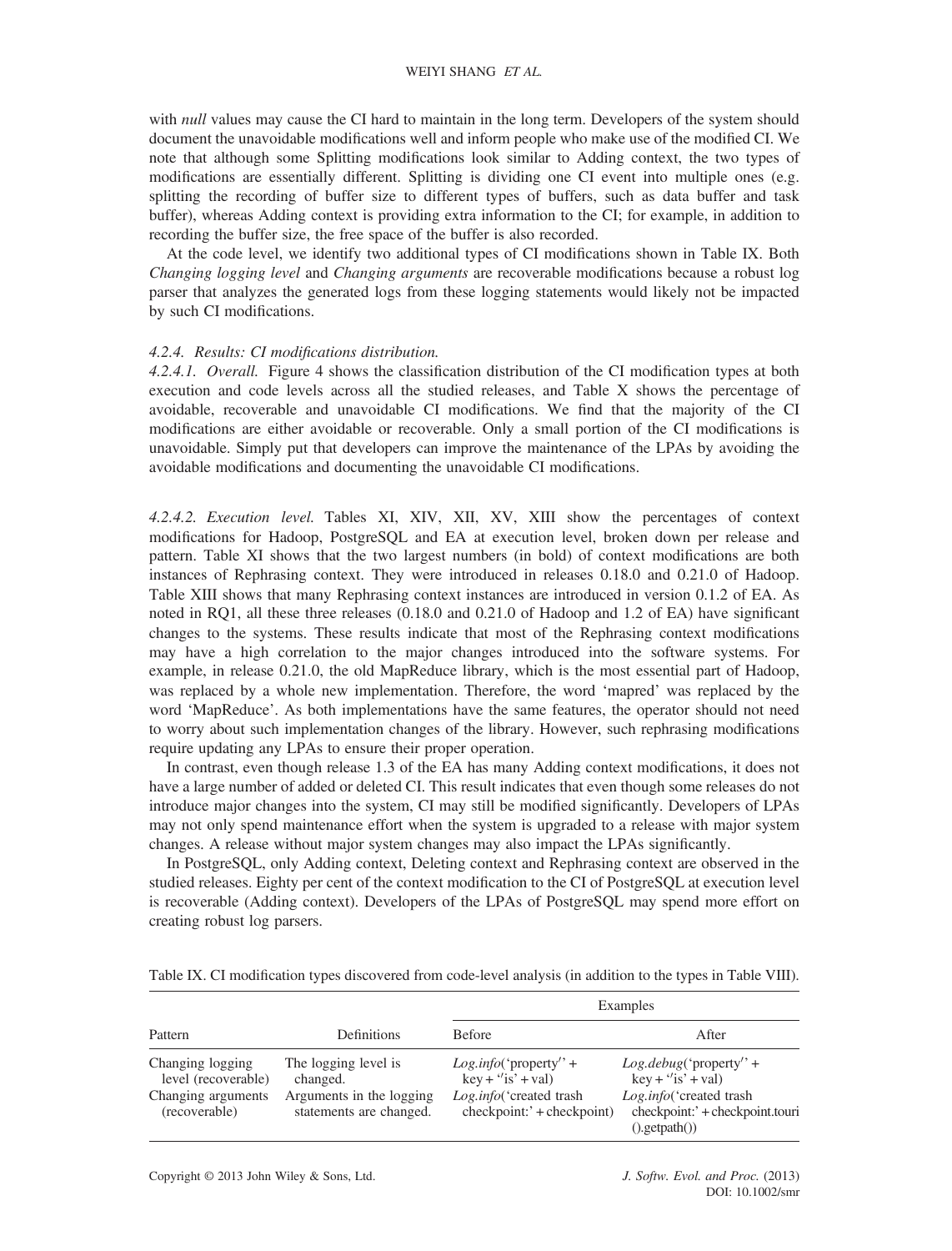

Figure 4. Distributions of the different types of CI modifications across all studied releases.

Table X. Percentage of avoidable, recoverable and unavoidable CI modification in Hadoop and EA.

|             |               | Execution level |                   | Code level    |                   |
|-------------|---------------|-----------------|-------------------|---------------|-------------------|
|             | Hadoop $(\%)$ | EA $(\% )$      | PostgreSQL $(\%)$ | Hadoop $(\%)$ | PostgreSQL $(\%)$ |
| Avoidable   | 71.83         | 40.68           | 10.00             | 70.00         | 68.06             |
| Recoverable | 14.08         | 52.54           | 80.00             | 26.43         | 28.78             |
| Unavoidable | 14.09         | 6.78            | 10.00             | 3.57          | 4.17              |

Table XI. Detailed percentages of different types of context modifications in Hadoop (execution level).

| Release | Adding context | Deleting context | Redundant context | Rephrasing | Merging | Splitting |
|---------|----------------|------------------|-------------------|------------|---------|-----------|
| 0.15.0  | 1.41           | 0.00             | 2.82              | 2.82       | 0.00    | 0.00      |
| 0.16.0  | 0.00           | 0.00             | 2.82              | 0.00       | 0.00    | 0.00      |
| 0.17.0  | 0.00           | 0.00             | 0.00              | 8.45       | 0.00    | 0.00      |
| 0.18.0  | 0.00           | 0.00             | 0.00              | 28.17      | 0.00    | 0.00      |
| 0.19.0  | 0.00           | 2.82             | 0.00              | 4.23       | 0.00    | 0.00      |
| 0.20.0  | 2.82           | 1.41             | 1.41              | 0.00       | 1.41    | 0.00      |
| 0.20.1  | 0.00           | 1.41             | 0.00              | 1.41       | 1.41    | 0.00      |
| 0.20.2  | 0.00           | 0.00             | 0.00              | 0.00       | 0.00    | 0.00      |
| 0.21.0  | 9.86           | 1.41             | 1.41              | 16.9       | 2.82    | 2.82      |

Copyright © 2013 John Wiley & Sons, Ltd. J. Softw. Evol. and Proc. (2013)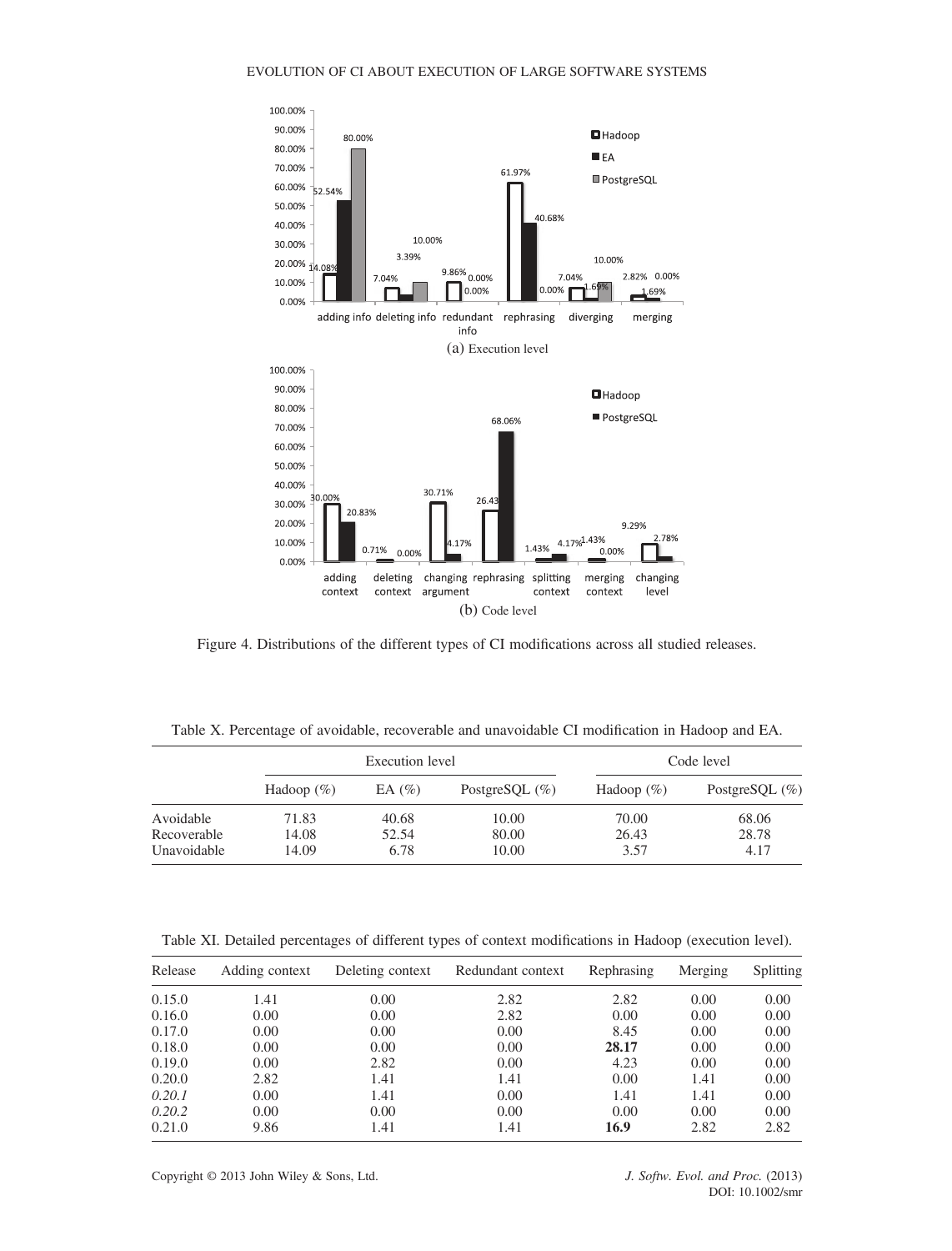| Release | Adding context | Deleting context | Redundant context | Rephrasing | Merging | <b>Splitting</b> |
|---------|----------------|------------------|-------------------|------------|---------|------------------|
| 8.3     | 10.00          | 10.00            | 0.00              | 0.00       | 0.00    | 0.00             |
| 8.4     | 60.00          | 0.00             | 0.00              | 0.00       | 0.00    | 0.00             |
| 9.0     | 10.00          | 0.00             | 0.00              | 0.00       | 0.00    | 0.00             |
| 9.1     | $0.00\,$       | 0.00             | 0.00              | 10.00      | 0.00    | 0.00             |

Table XII. Detailed percentages of different types of context modifications in PostgreSQL (execution level).

Table XIII. Detailed percentages of different types of context modifications in EA.

| Release | Adding context | Deleting context | Redundant context | Rephrasing | Merging | Splitting |
|---------|----------------|------------------|-------------------|------------|---------|-----------|
| 1.1     | 0.00           | 0.00             | 0.00              | 0.00       | 0.00    | 0.00      |
| 1.2     | 6.78           | 1.69             | 0.00              | 20.34      | 0.00    | 0.00      |
| 1.3     | 22.03          | 0.00             | 0.00              | 10.17      | 0.00    | 1.69      |
| 1.4     | 6.78           | 0.00             | 0.00              | 1.69       | 0.00    | 0.00      |
| 1.5     | 8.47           | 1.69             | 0.00              | 0.00       | 0.00    | 0.00      |
| 1.6     | 1.69           | 0.00             | 0.00              | 1.69       | 0.00    | 0.00      |
| 2.0     | 6.78           | 0.00             | 0.00              | 3.39       | 1.69    | 0.00      |
| 2.1     | 0.00           | 0.00             | 0.00              | 3.39       | 0.00    | 0.00      |

Table XIV. Detailed percentages of different types of CI modifications in Hadoop (code level).

| Release | Adding<br>context | Deleting<br>context | Changing<br>argument | Rephrasing | Splitting | Merging | Changing<br>logging level |
|---------|-------------------|---------------------|----------------------|------------|-----------|---------|---------------------------|
| 0.15.0  | 8.57              | 0.71                | 5.71                 | 2.86       | 0.71      | 0.00    | 1.43                      |
| 0.16.0  | 9.29              | 0.00                | 10.00                | 3.57       | 0.00      | 0.00    | 5.71                      |
| 0.17.0  | 0.00              | 0.00                | 1.43                 | 0.00       | 0.00      | 0.00    | 0.71                      |
| 0.18.0  | 1.43              | 0.00                | 2.86                 | 14.29      | 0.00      | 0.00    | 0.00                      |
| 0.19.0  | 2.14              | 0.00                | 0.00                 | 2.14       | 0.00      | 0.00    | 0.00                      |
| 0.20.0  | 5.00              | 0.00                | 7.14                 | 2.14       | 0.00      | 0.71    | 0.00                      |
| 0.20.1  | 1.43              | 0.00                | 0.71                 | 0.71       | 0.71      | 0.71    | 0.71                      |
| 0.20.2  | 0.00              | 0.00                | 0.00                 | 0.00       | 0.00      | 0.00    | 0.00                      |
| 0.21.0  | 2.14              | 0.00                | 2.86                 | 0.71       | 0.00      | 0.00    | 0.71                      |

Table XV. Detailed percentages of different types of CI modifications in PostgreSQL (code level).

| Release | Adding<br>context | Deleting<br>context | Changing<br>argument | Rephrasing | Splitting | Merging | Changing<br>logging level |
|---------|-------------------|---------------------|----------------------|------------|-----------|---------|---------------------------|
| 8.3     | 8.33              | $0.00\,$            | 0.00                 | 0.56       | 0.00      | 0.00    | 0.00                      |
| 8.4     | 5.56              | $0.00\,$            | 0.00                 | 11.11      | 1.39      | 0.00    | 0.00                      |
| 9.0     | 5.56              | $0.00\,$            | 4.17                 | 9.72       | 1.39      | 0.00    | 2.78                      |
| 9.1     | 1.39              | $0.00\,$            | 0.00                 | 16.67      | 1.39      | 0.00    | 0.00                      |

We observe that in Hadoop, most of the CI modifications belong to the type of Rephrasing, whereas most of the CI modifications in PostgreSQL are in the type of Adding context. We believe the reason is that Hadoop as a new project has more structural changes, which may lead to the CI rephrasing. On the other hand, as a project with long history, PostgreSQL mainly has added features to it, which may contribute to most of the Adding context modifications.

4.2.4.3. Code level. Tables XIV and XV show the percentage of context modifications for Hadoop and PostgreSQL at code level, broken down per release and pattern. For Hadoop, the results of some releases are similar at code level and execution level, whereas the results of some other releases are different at code level and execution level. For example, release 0.18.0 has a large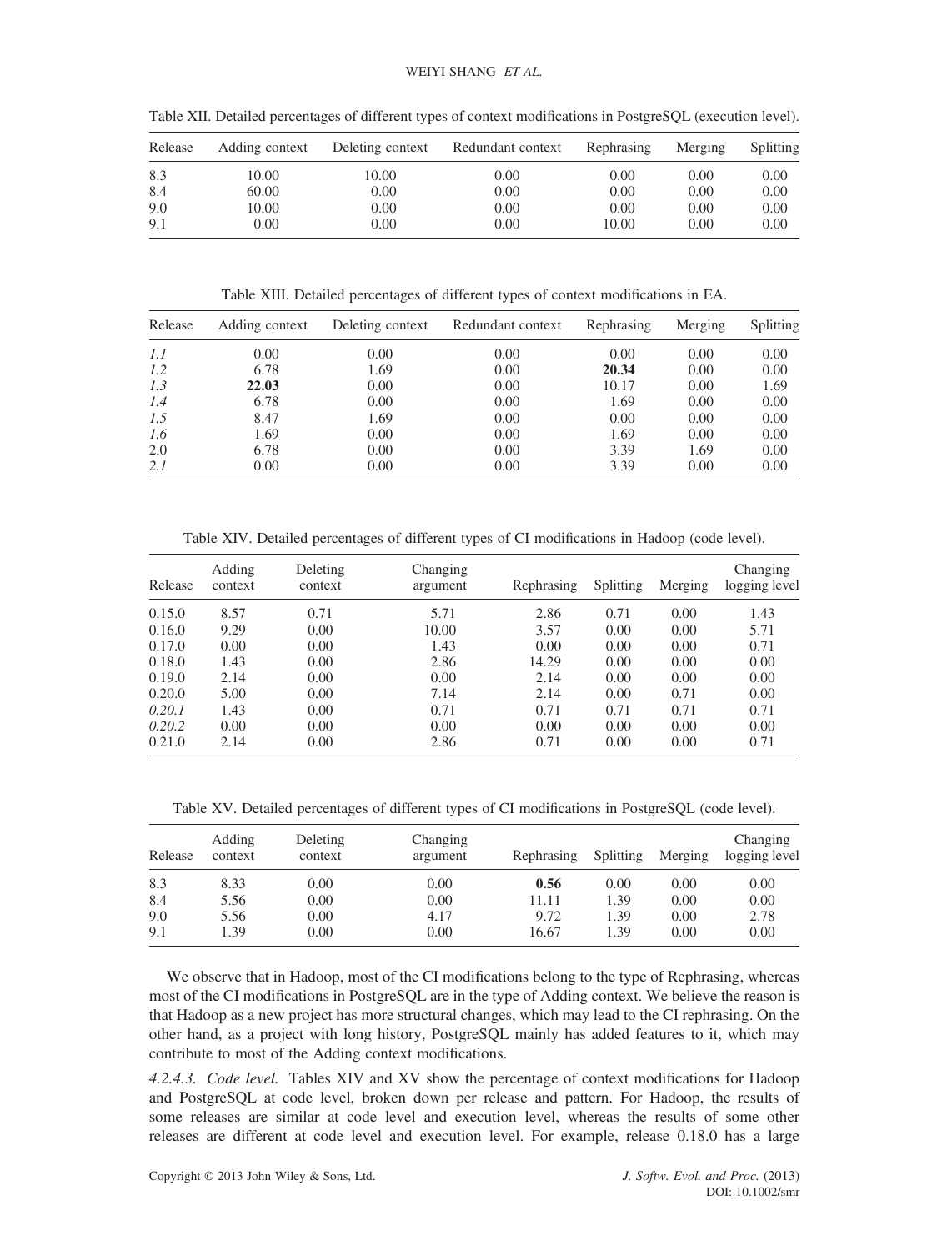number of Rephrasing contexts at both code level and execution level, whereas release 0.21.0 of Hadoop has large number of Rephrasing context at execution level but the number is low at code level. The high number of Rephrasing context at execution level but low at code level is because the re-implementation of the MapReduce library of Hadoop without removal of the old implementation from the source code. Therefore, at code level, the new implementation is considered as 'added' CI potential, whereas at execution level, the new implementation is considered as Rephrasing because it replaces the old implementation during the execution.

In PostgreSQL, more Rephrasing context is observed at code level. For example, the large percentage of Rephrasing at release 8.3 corresponds to rephrasing 'can't' to 'cannot' in all logging statements. These modifications to the CI are not observed in typical execution, thus likely to be neglected by developers of LPAs. If these CI appear during the execution of the system, the LPAs may not be able to process them correctly. Developers of the software system may consider spending more effort on tracking these Rephrasing type CI modifications using code analysis and informing the users of such CI about any modifications.

We have identified eight types of communicated context modifications. Two of the types (Rephrasing and Redundant context) are avoidable, three types (Adding context, Changing logging level and Changing arguments) are unavoidable but their impact can be controlled through the use of robust parsing techniques. The other three types (Merging, Splitting and Deleting context) are unavoidable and have a high chance introducing errors. Around 90% of the modifications can be controlled through careful attention by system developers (avoidable context modifications) or careful robust programming of LPAs (Adding Context).

#### 4.3. RQ3: What information is conveyed in short-lived CI?

4.3.1. Motivation. RQ1 shows that CI is added and deleted in every release. Some CI is added by developers and removed in a short period. The LPAs depending on such short-lived CI may be extremely fragile. We study the information conveyed in the short-lived CI to understand why such CI exists only within a short period. By studying the conveyed information, we can understand the CI at a high level of abstraction instead of considering simple counts of added, removed and modified CI like in the previous two questions.

4.3.2. Approach. We consider the CI that exists in only a single release to be short-lived CI. To have an initial idea of the purpose of the short-lived CI, we extract the logging level using the code analysis of the CI to measure the logging levels in short-lived CI. For each logging level, we calculate the percentage of short-lived logging statements.

To further understand the information conveyed by the short-lived CI over time, we generate a latent Dirichlet allocation (LDA) [28] model of the topics in the short-lived CI. Each topic in the model is a list of words that has high probability to appear together in short-lived CI. We put the short-lived CI of each release in a separate file as input documents of LDA. We use MALLET [29] to generate the LDA models with five topics. Each word in the topics has a probability indicating its significance in the corresponding topic. We generated the five words with the highest probability in each topic to determine the information conveyed by CI in the topic. Finally, we examine the words in the five topics and generate a one-sentence summary based on our knowledge about the systems to summarize the information conveyed in short-lived CI.

To compare the different characteristic between short-lived and long-lived CI, we perform the same experiments on long-lived CI. We consider the CI that exists in all studied releases as long-lived.

#### 4.3.3. Results.

4.3.3.1. Logging level. The results of the code level analysis in Table XVI shows that most of the short-lived logging statements in Hadoop are at the info and debug level. Almost 70% of the logging statements at trace level and 22% to 25% of the logging statements in debug and error levels only appear in one release, while none of the logging statements at trace level exist across all the studied releases.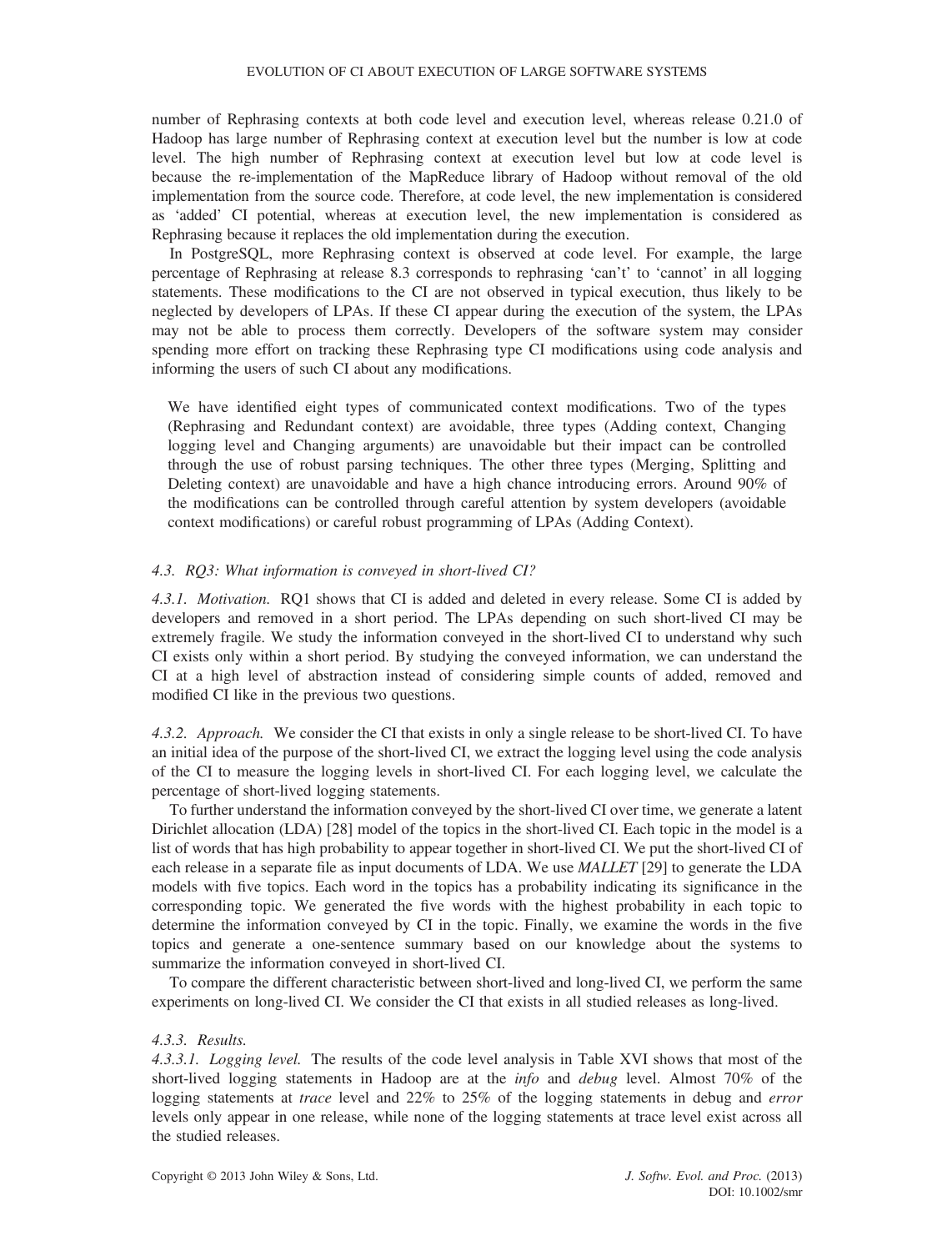|        |                 | Short-lived CI      |                 |                     |  |
|--------|-----------------|---------------------|-----------------|---------------------|--|
|        |                 | Hadoop              |                 | PostgreSQL          |  |
|        | $\%$ over total | % short-lived CI in | % over total    | % short-lived CI in |  |
|        | short-lived CI  | the logging level   | short-lived CI  | the logging level   |  |
| Trace  | 1.01            | 69.70               |                 |                     |  |
| Debug  | 27.36           | 25.20               | 3.93            | 5.21                |  |
| Info   | 47.62           | 14.70               | 1.43            | 100.00              |  |
| Warn   | 13.96           | 14.31               | 0.00            | 0.00                |  |
| Error  | 8.99            | 22.17               | 76.07           | 7.55                |  |
| Fatal  | 1.06            | 10.86               | 16.43           | 17.10               |  |
| Notice |                 |                     | 0.36            | 9.09                |  |
| Log    |                 |                     | 1.79            | 4.07                |  |
|        |                 | Long-lived CI       |                 |                     |  |
|        |                 | Hadoop              |                 | PostgreSQL          |  |
|        | $\%$ over total | % short-lived CI in | $\%$ over total | % short-lived CI in |  |
|        | short-lived CI  | the logging level   | short-lived CI  | the logging level   |  |
| Trace  | 0.00            | 0.00                |                 |                     |  |
| Debug  | 18.43           | 2.48                | 5.56            | 5.21                |  |
| Info   | 54.98           | 2.47                | 0.00            | 0.00                |  |
| Warn   | 16.01           | 2.39                | 0.00            |                     |  |
| Error  | 8.16            | 2.93                | 82.83           | 5.81                |  |
| Fatal  | 2.42            | 3.62                | 3.54            | 2.60                |  |
| Notice |                 |                     | 1.01            | 9.09                |  |
| Log    |                 |                     | 7.07            | 4.07                |  |

In PostgreSQL, over 75% of the short-lived logging statements are at the error level. The logging statements at error and fatal levels account for more than 90% of all the short-lived logging statements. The percentage of short-lived fatal level logging statement is much higher than longlived logging statements. In contrast to Hadoop, PostgreSQL has more error and fatal level logging than info level logging. Therefore, all info logging statements in PostgreSQL are short-lived and they only account for 1.43% of the total logging statements.

4.3.3.2. Topics. A manual analysis of short-lived CI at execution level reveals that a small part of CI corresponds to exceptions and stack traces. We removed such data because it does not represent short-lived CI but primarily rare errors.

Tables XVII and XVIII show the topics generated by LDA for Hadoop. The words in each topic are sorted by their degree of memberships. From the results in Table XVII, as expected, we find

|  |  |  | Table XVII. Topics of CI in Hadoop at execution level generated by LDA. |  |  |
|--|--|--|-------------------------------------------------------------------------|--|--|
|--|--|--|-------------------------------------------------------------------------|--|--|

|                | Short-lived CI                                  |                                                                     |  |  |  |  |
|----------------|-------------------------------------------------|---------------------------------------------------------------------|--|--|--|--|
| #              | Topic                                           | Summary                                                             |  |  |  |  |
| 1              | job output node jobhistory saved                | Hadoop saves output to a machine.                                   |  |  |  |  |
| $\overline{2}$ | reducetask jobinprogress choosing server hadoop | Hadoop assigns a reduce task to a machine.                          |  |  |  |  |
| 3              | mapred map tracker taskinprogress jobtracker    | Map task updates its progress.                                      |  |  |  |  |
| $\overline{4}$ | id org local file ipc                           | Hadoop reads from a local file.                                     |  |  |  |  |
| 5              | task tasktracker attempt outputs tip            | Hadoop Attempt saves its output and reports to the<br>task tracker. |  |  |  |  |
|                | Long-lived CI                                   |                                                                     |  |  |  |  |
| #              | Topic                                           | Summary                                                             |  |  |  |  |
| 1              | attempt starting successfully received          | Hadoop starts an attempt successfully.                              |  |  |  |  |
| 2              | sessionid jvm fetcher processname               | The jvm metric starts on a process with session id.                 |  |  |  |  |
| 3              | job initializing jymmetrics jobtracker          | Hadoop initializes a job with jvm metrics recorded.                 |  |  |  |  |
| $\overline{4}$ | id node tracker tasks                           | A task with id is on a node.                                        |  |  |  |  |
| 5              | task reduce map completed                       | Hadoop map or reduce task completed.                                |  |  |  |  |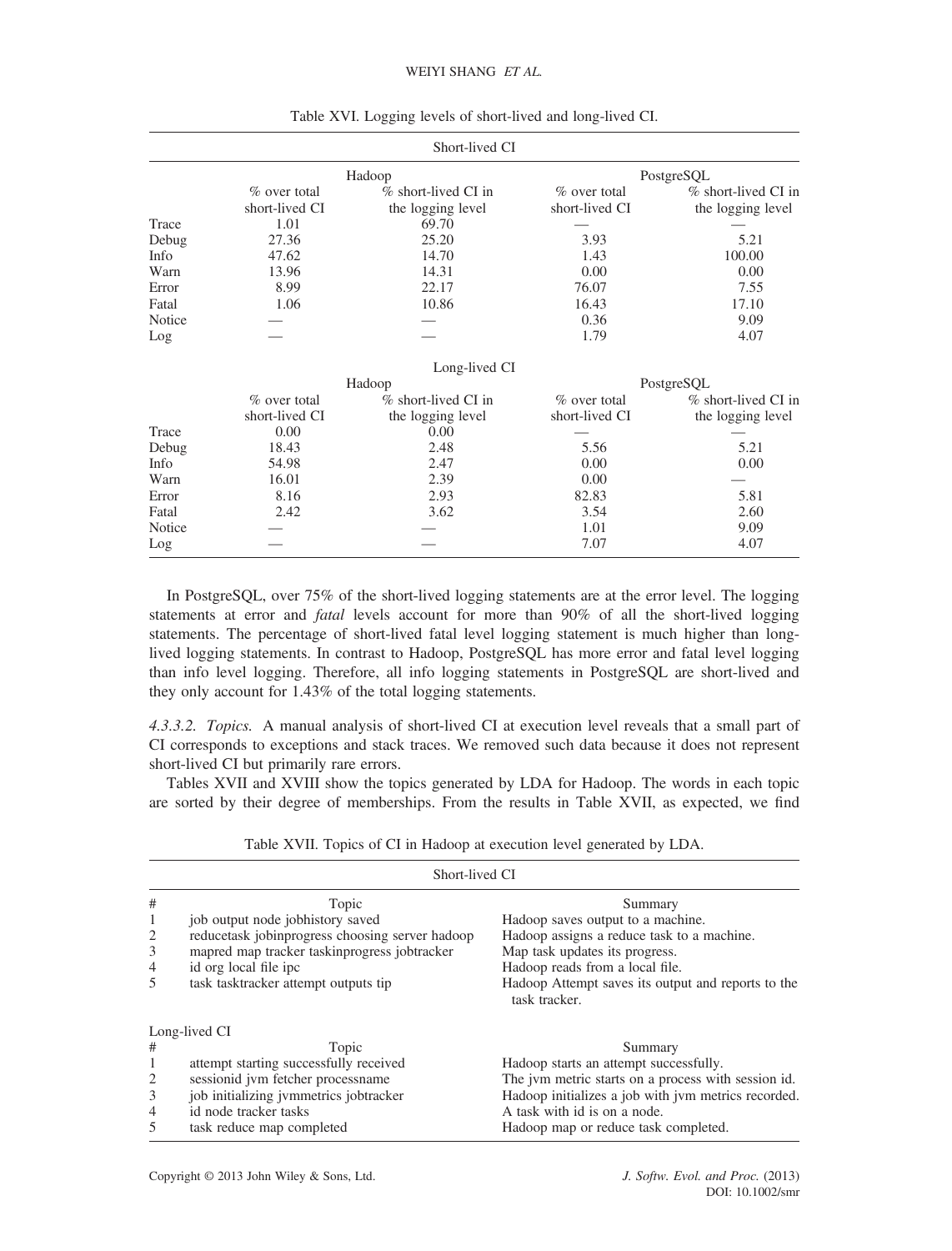|   |                                        | Short-lived CI                                                          |
|---|----------------------------------------|-------------------------------------------------------------------------|
| # | Topic                                  | Summary                                                                 |
|   | block dir stringify exception start    | Hadoop throws exception when it reads a directory from a<br>data block. |
|   | job integer finish maps                | Hadoop job finishes with a number of Map tasks.                         |
|   | tostring getmessage path created       | A new path is created in the distributed file system.                   |
| 4 | region to string regionname regioninfo | HBase region server information is printed.                             |
|   | error file closing size                | Hadoop fails to close a file.                                           |
|   | Long-lived CI                          |                                                                         |
| # | Topic                                  | Summary                                                                 |
|   | filter tracker defined trackername     | Filter a tracker.                                                       |
|   | dst frequency countrecords testpipes   | Count records from a server.                                            |
| 3 | records addr rename                    | Rename a record on a node.                                              |
| 4 | src patter unknown server              | Progress from unknown server.                                           |
|   | count skipping stringify exception     | Skip records.                                                           |

Table XVIII. Topics of CI in Hadoop at code level generated by LDA.

that both short-lived and long-lived topics contain high-level conceptional information such as 'job'. However, we also find that the topics in short-lived CI may contain lower-level information, such as the implementation of the system. For example, the word 'ipc' in topic 4 means inter-procedural communication between machines. Because the topic is about reading a remote file, the word 'ipc' corresponds to an implementation detail of how to read the file. In addition, the information about outputting results and choosing a server in topics 1, 2 and 5 also contain implementation-level information.

At code level, two of the topics (topics 1 and 5) are about system exceptions or errors. We browsed the short-lived CI of Hadoop and found over 15% of them contains low-level details. For the topics in long-lived CI, we find that most of the topics correspond to the system events that do not often happen, such as filtering a node and skipping a record. The fact that these features are not in the hot spot of the system might be the reason that these CI are not changed during the development of the system. We performed the same study on EA at execution level, with the results similar to the results of Hadoop. For example, both long-lived and short-lived CI contains high-level domain knowledge but three topics in short-lived CI contain error messages or implementation details.

We observe that the topics in short-lived CI at execution level differ to the topics at code level. The reason is that only a small part of the CI at code level is executed at run time. In addition, Table XVI shows that almost 70% of the short-lived CI of Hadoop at code level is at trace level. These CI would not be generated during execution with default configuration.

We do not find short-lived CI of PostgreSQL at execution level. Table XIX shows the generated topics by LDA for PostgreSQL. Because we do not have experience in the development of PostgreSQL, we only show the generated topics without a summary. Different to the results of Hadoop, we can observe error messages, such as 'fail' and 'invalid', in both short-lived and longlived CI of PostgreSQL at code level. Such observation confirms the results of logging level (Table XVI) that most of the logging statements (both short-lived and long-lived) in PostgreSQL are at error level.

| #              | Short-lived topic            | Long-lived topic                       |
|----------------|------------------------------|----------------------------------------|
|                | spi type process tuple       | type block invalid list                |
|                | failed arguments pipe gin    | relationgetrelationname rel fired page |
|                | cache lookup invalid extract | failed spi number trigger              |
| $\overline{4}$ | file number create check     | index relname owner add                |
|                | failed relation join ttdummy | lookup relation returned manager       |

Table XIX. Topics of the short-lived CI in PostgreSQL at code level generated by LDA.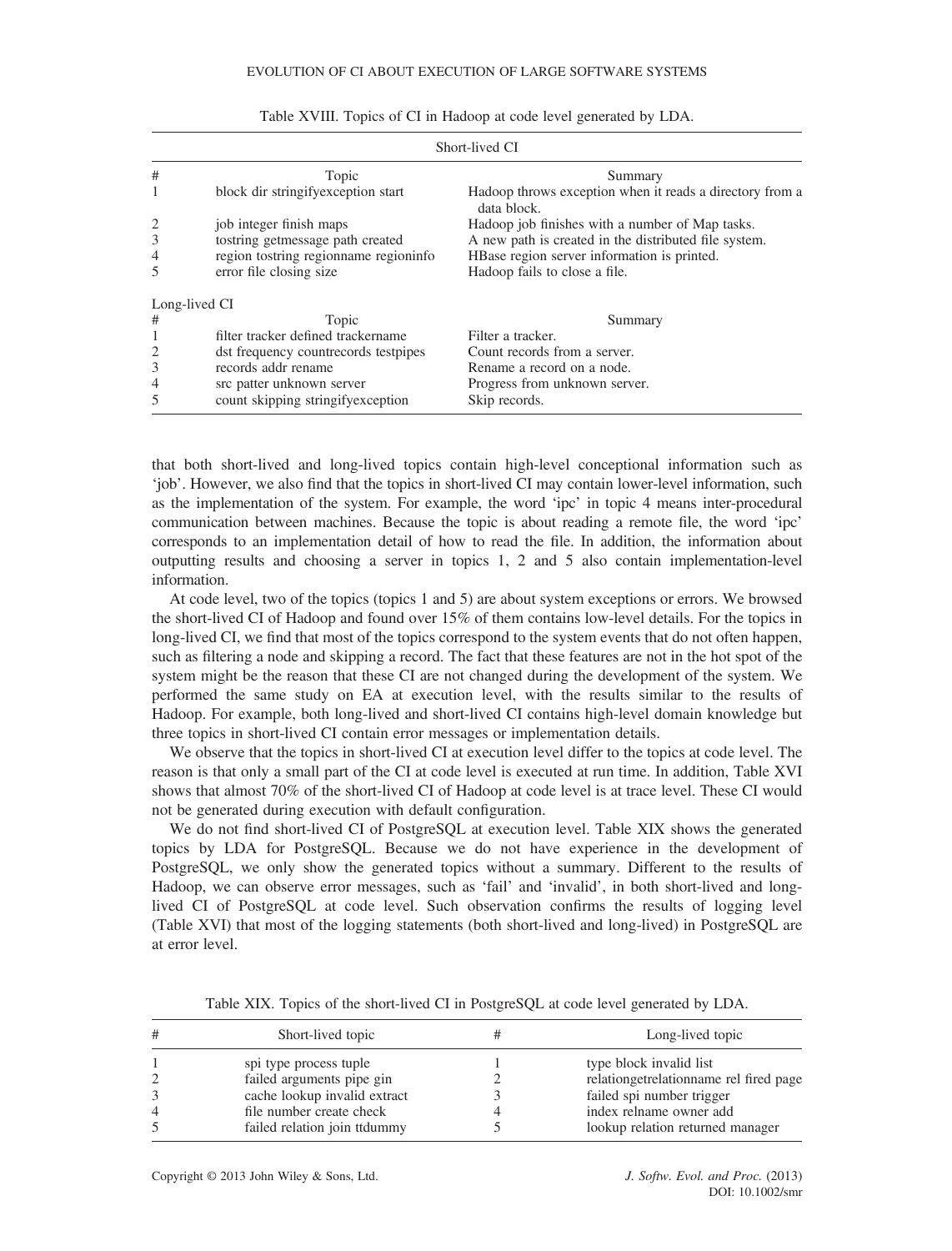Some LPAs are designed for recovering high-level information about the systems, for example, system workload rather than implementation details. Such LPAs would not need the implementation-level information and hence would not be impacted by changes to this kind of CI. However, there are a few LPAs that are designed for debugging purposes. Such applications require the implementation-level information and error messages in the short-lived CI, and would be fragile as their corresponding CI is continuously changing.

Short-lived CI contains implementation-level details and error messages to facilitate system development and testing. LPAs depending on implementation-level information and error messages are likely to be more fragile. More maintenance effort is needed for LPAs that depend on implementation-level information and error messages.

#### 5. THREATS TO VALIDITY

This section presents the threats to validity of our study.

#### 5.1. External validity

Our study is an exploratory study performed on Hadoop, PostgreSQL and an EA. Even though all the subject systems have years of history and large user bases, more case studies on other software systems in the same domain are needed to see whether our findings can generalize. Similarly, the studied logs are collected from specific workloads, which may not generalize. We plan to study in-field execution logs in our future work.

# 5.2. Internal validity

Our study includes several manual steps, such as the analysis of log modifications and the classification of log reformatting. Our findings may contain subjective bias in such manual steps.

Our study is performed on both major and minor releases of Hadoop and EA. However, the major and minor releases in the two systems may not contain similar amounts of source code changes. We study Hadoop with mostly major releases, and we study EA with mostly minor releases. The major releases of Hadoop may not contain as many significant changes, and the minor releases of EA may contain large numbers of changes. Therefore, our findings about major and minor releases may be biased. We plan to study more releases in the same systems and more systems to counter this bias.

#### 5.3. Construct validity

We use execution logs to study the CI. Other types of CI, such as code comments, may not evolve in the same manner or contain the same information as execution logs. Studying other types of CI is part of our future work.

Our execution-level study is mainly based on the abstraction of execution events proposed by Jiang et al. [18]. This approach, customized to better fit the two subject systems, is shown to have high precision and recall. However, falsely abstracted log events may still exist, which may potentially bias our results. We plan to adopt other log abstraction techniques to improve the precision and to reduce the incorrectly abstracted execution events in our study.

Our code-level study leverages J-REX. The correctness of our code-level study depends on the correctness of J-REX. J-REX has been used in previous research showing good performance and accuracy [30, 31]. Because of the lack of mature techniques to track the genealogy of CI, our approach cannot identify CI modifications automatically. We examined the added and deleted CI and identified the modified CI on the basis of our experiences of using CI. Such results can be treated by the accuracy of our subjective decision on the modified CI. We will re-perform our experiment when a mature tracking technique of CI genealogy is available.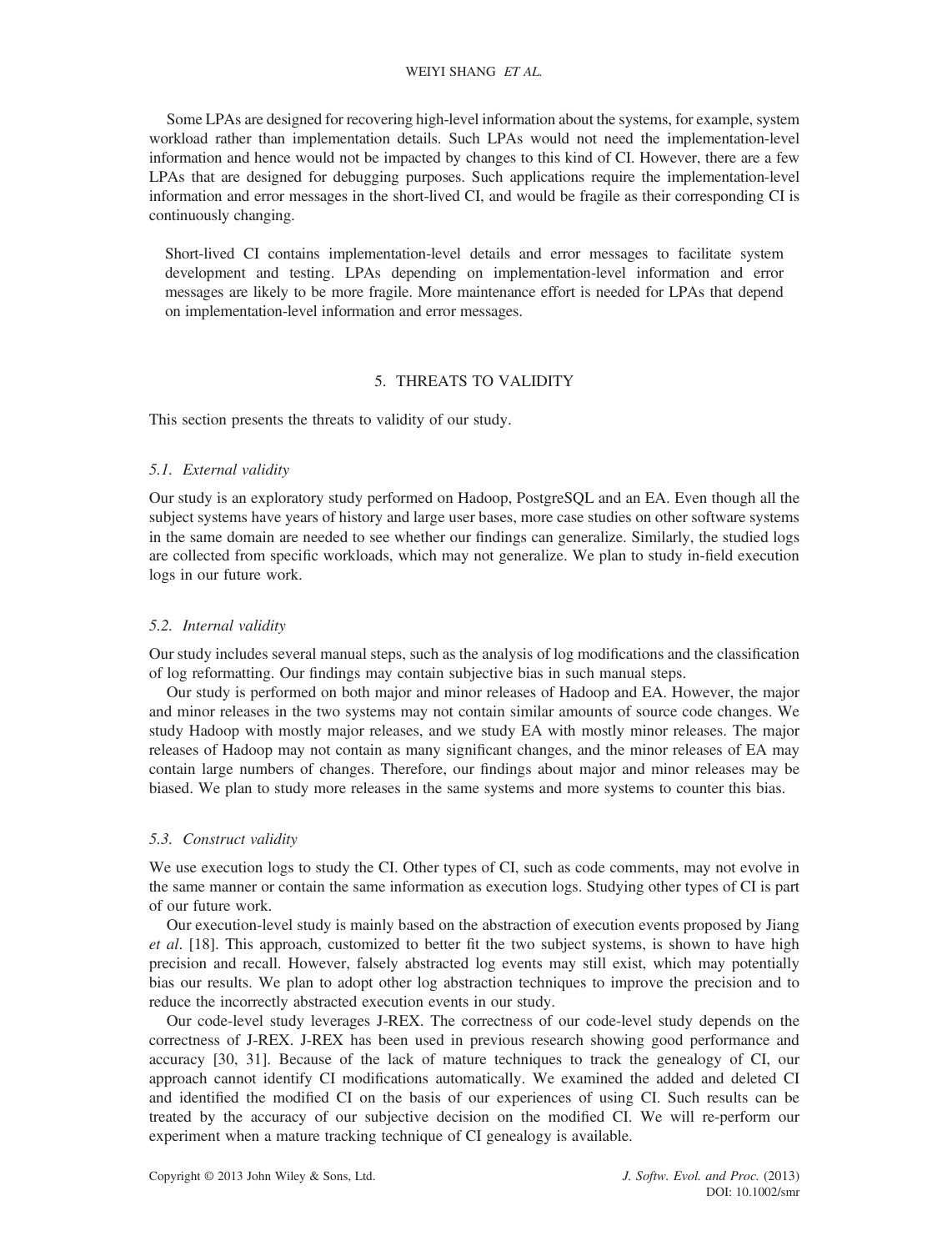#### EVOLUTION OF CI ABOUT EXECUTION OF LARGE SOFTWARE SYSTEMS

#### 6. DISCUSSION AND RELATED WORK

In this section, we discuss the prior work related to our study.

#### 6.1. Non-code-based evolution studies

Whereas many prior studies examined the evolution of source code (e.g. [32–34]), this paper studies the evolution of software systems from the perspective of non-code artefacts associated with these systems. The non-code artefacts are extensively used in software engineering practice, yet the dependency between such artefacts and their surrounding ecosystem lacks explicit study. Therefore, understanding the evolution of non-code based software artefacts is important. For example, the evolution of the following non-code artefacts has been studied before:

- System Documentation: Software systems evolve throughout the history, as new features are added and existing features are modified because of bug fixes, performance and usability enhancements. Antón et al. [35] studied the evolution of telephony software systems by studying the user documentation of telephony features in the phone books of Atlanta.
- User Interface: His et al. [36] studied the evolution of Microsoft Word by looking at changes to its menu structure. Hou et al. [37] studied the evolution of UI features in the Eclipse Integrated Development Environment.
- Features: Instead of studying the code directly, some studies have picked specific features and followed their implementation throughout the lifetime of the software system. For example, Kothari et al. [38] proposed a technique to evaluate the efficiency of software feature development by studying the evolution of call graphs generated during the execution of these features. Our study is similar to this work, except for using CI instead of call graphs. Greevy et al. [39] used program slicing to study the evolution of features.
- Communicated Information: We divide CI into CI about code (static CI) and CI about the execution (dynamic CI).

-Evolution of Static CI: A major example of this CI is code comments, which are a valuable instrument to preserve design decisions and to communicate the intent of the code to programmers and maintainers. Jiang et al. [40] studied the evolution of source code comments and discover that the percentage of functions with header and non-header comments remains consistent throughout the evolution. Fluri et al.  $[41, 42]$  studied the evolution of code comments in eight software projects.

-Evolution of Dynamic CI: To the best of our knowledge, this paper is the first work that seeks to study the evolution of dynamic CI.

#### 6.2. Logs as a source of CI

Our case studies use execution logs as a primary source of CI. This is based on our team's extensive experience working with several large enterprises. Many systems today support monitoring APIs to communicate to a system. Users can call such APIs to retrieve the information about the execution of the systems. Typically, users of such systems still make extensive use of execution logs as a valuable source of the information about the execution of these systems, because logging is much simpler and a lighter-weight approach to communicate to users than providing a monitoring API.

In many ways, the logs provide a non-typed, flexible communication interface to the outside world. The flexible nature of the logs makes them easy to evolve by developers (hence faster to respond to changes in the systems). However, this also makes the applications that depend on them very fragile. As additional applications depend more and more on specific CI, it is often the case that such information is then formalized and communicated through more formalized and typed interfaces, such as a monitoring API. For example, application response measurement [43] provides monitoring APIs to assist in system response time monitoring and performance problem diagnosis. Further studies are needed to better understand the evolution of CI from very flexible to well-defined APIs.

We coined the term CI to clearly differentiate it from tracing information. Tracing information is mainly low level and generated in a blind way, whereas CI is intentionally generated by software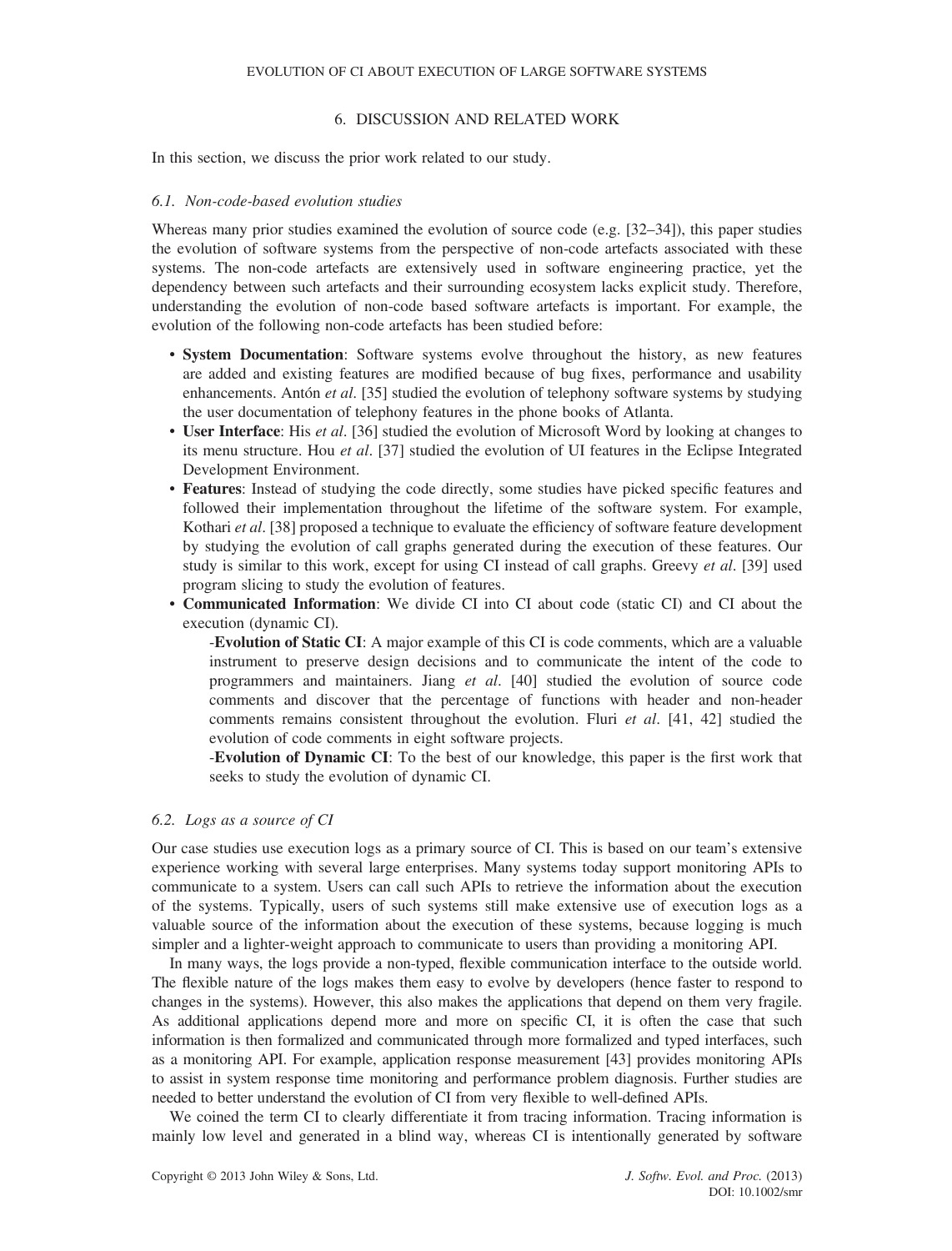developers who consider the value of using such information in practice. We firmly believe that CI can (and should) remain consistent even as the lower-level implementation details of an application change. Recent work by Yuan *et al.* [44] has explored how one can improve the CI to easily detect and repair bugs by enhancing the communicated contexts. In future studies, we wish to define metrics to measure the quality of CI and the need for CI changes relative to code changes.

#### 6.3. Traceability between logs and log processing apps

Many software developers consider logs as a final output of their systems. However, for many such systems logs are just the input for a whole range of applications that live in the log processing ecosystem surrounding these systems.

Our study is the first study to explore how changes in parts of an ecosystem (CI; i.e. logs), once released in the field, might impact other parts of the system (LPAs). The need for such types of studies was noted by Godfrey and German [45] as they recognized that most software systems today are linked with other systems within their ecosystems. For example, in regression tests, the test suites need to be maintained as the functionality changes. Test suites tend to accrue beyond their usefulness because developers are reluctant to remove any tests that some other developers might be depending on it.

Lehman's earlier work [34] recognizes the need for applications to adapt to the changes in their surrounding environment. In this study, we primarily focused on the environmental changes of LPAs (i.e. changes to CI). To prove the concept that LPAs evolve because of the evolution of CI, we manually examined the items of the issue tracking system JIRA of Chukwa, a log collector for Hadoop. We found six out of 637 items caused by the updating of Hadoop logs. For example, one of the issues (CHUKWA-132<sup> $\ddagger$ </sup>) corresponds to the failure of log parser when Hadoop starts to output logs across multiple lines. Another example is issue CHUKWA-375, $\frac{8}{3}$  which is to update log parsers because of the log changes in Hadoop. The issues spread out across releases during the development history of Chukwa. In future work, we wish to extend this study by studying the changes in all aspects of the ecosystem, namely the system, the CI and the LPAs that process the CI.

Our study and our industrial experience support us in advocating the need for research on tools and techniques to establish and maintain traceability between the CI (logs in our case) and the LPAs. Such a line of work might increase the cost of building large systems. However, it is essential for reducing the maintenance overhead and costs for all apps within the ecosystem of large software systems.

#### 7. CONCLUSION

Communicated information, such as execution logs and system events, is generated by snippets of code inserted explicitly by domain experts to record valuable information. An ecosystem of LPAs analyzes such valuable information to assist in software testing, system monitoring and program comprehension. Yet, these LPAs highly depend on CI and are hence impacted by changes to the CI. In this paper, we have performed an exploratory study on the CI of 10 releases of open source software named Hadoop, 5 releases of another open source software system named PostgreSQL and 9 releases of a legacy EA.

Our study shows that systems communicate more about their execution as they evolve. During the evolution of software systems, the CI also evolves. Especially when there are major source code changes (e.g. a new major release), the CI is changed significantly, although the changes of implementation ideally should not have an impact on CI. In addition, we observed eight types of CI modifications. Among the CI modifications in the studied systems, only less than 15% of the modifications are unavoidable and are likely to introduce errors into LPAs. We also find that short-lived CI typically contains system implementation-level details and system error messages.

<sup>{</sup> https://issues.apache.org/jira/browse/CHUKWA-132 last checked September 2012. } <https://issues.apache.org/jira/browse/CHUKWA-375> last checked September 2012.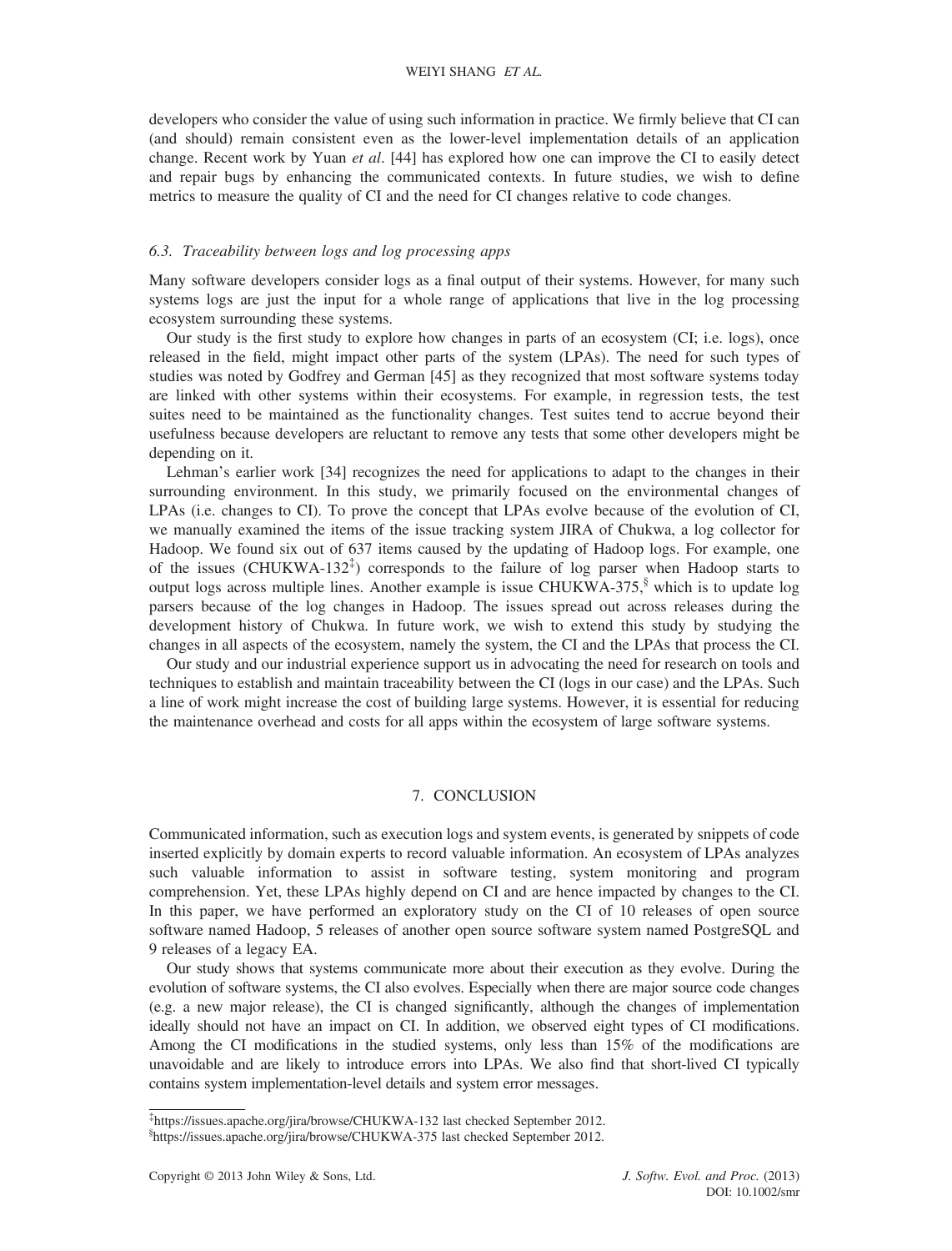Our results indicate that additional maintenance resources should be allocated to maintain LPAs, especially when major changes are introduced into the software systems. Because of the evolution of CI, traceability techniques are needed to establish and track the dependencies between CI and the LPAs.

However, even today, without traceability techniques between CI and LPAs, the negative impact can still be minimized by both the system developers (who generate CI) and the developers of LPAs (who consume CI). System developers should avoid modifying CI as much as possible. The avoidable CI modifications include rephrasing and adding redundant information in the CI. On the other hand, LPA developers should write robust log parsers to avoid the impact of CI changes. In addition, more resources should be allocated to maintain LPAs designed for debugging problems (from short-lived CI).

We also found that the observed CI during typical system execution only covers less than  $10\%$  of the logging statements. The CI potential may evolve differently to the CI at execution level. The developers of LPAs are likely not aware of such difference, leading to 'suprise' LPAs bugs and failures.

Because of the difference between CI at the execution level and the CI potential in the source code, developers may consider providing documentation of the CI potential to the users of the CI (i.e. system administrators and developers of the LPAs) to support better usage of CI and to avoid potential problems in the LPAs.

#### ACKNOWLEDGMENTS

We would like to thank the WCRE 2011 reviewers for their valuable feedback. We are also grateful to Research In Motion (RIM) for providing access to the EA used in our case study. The findings and opinions expressed in this paper are those of the authors and do not necessarily represent or reflect those of RIM and/or its subsidiaries and affiliates. Moreover, our results do not in any way reflect the quality of RIM's products.

#### REFERENCES

- 1. Cornelissen B, Zaidman A, Deursen AV, Moonen L, Koschke R. A systematic survey of program comprehension through dynamic analysis. IEEE Transactions on Software Engineering 2009; 35:684–702, doi:10.1109/ TSE.2009.28.
- 2. Hassan AE, Martin DJ, Flora P, Mansfield P, Dietz D. An industrial case study of customizing operational profiles using log compression. ICSE '08: Proceedings of the 30th International Conference on Software Engineering, ACM: Leipzig, Germany, 2008; 713–723.
- 3. Nagappan M, Wu K, Vouk MA. Efficiently extracting operational profiles from execution logs using suffix arrays. ISSRE'09: Proceedings of the 20th IEEE International Conference on Software Reliability Engineering, IEEE Press: Bengaluru-Mysuru, India, 2009; 41–50.
- 4. Bitincka L, Ganapathi A, Sorkin S, Zhang S. Optimizing data analysis with a semi-structured time series database. SLAML'10: Proceedings of the 2010 Workshop on Managing Systems via Log Analysis and Machine Learning Techniques, USENIX Association: Vancouver, BC, Canada, 2010; 7–7.
- 5. Jiang ZM, Hassan AE, Hamann G, Flora P. Automatic identification of load testing problems. ICSM '08: Proceedings of 24th IEEE International Conference on Software Maintenance, IEEE: Beijing, China, 2008; 307–316.
- 6. Jiang ZM, Hassan AE, Hamann G, Flora P. Automated performance analysis of load tests. ICSM '09: 25th IEEE International Conference on Software Maintenance, IEEE: Edmonton, Alberta, Canada, 2009; 125–134.
- 7. Infosphere streams.<Http://goo.gl/nI1a4>
- 8. Splunk. Http://www.splunk.com/
- 9. Shang W, Jiang ZM, Adams B, Hassan AE, Godfrey M, Nasser M, Flora P. An exploratory study of the evolution of CI about the execution of large software systems. WCRE '11: Proceedings of the 18th Working Conference on Reverse Engineering, Lero, Limerick, Ireland, 2011.
- 10. Dean J, Ghemawat S. Mapreduce: simplified data processing on large clusters. Communications of the ACM 2008; 51  $(1):107-113.$
- 11. Boulon J, Konwinski A, Qi R, Rabkin A, Yang E, YM Chukwa, a large-scale monitoring system. CCA '08: Proceedings of the First Workshop on Cloud Computing and Its Applications, Chicago, IL, 2008; 1–5.
- 12. Tan J, Pan X, Kavulya S, Gandhi R, Narasimhan P. Salsa: analyzing logs as state machines. WASL'08: Proceedings of the First USENIX Conference on Analysis of System Logs, USENIX Association: San Diego, California, 2008; 6–6.
- 13. phfouine.<Http://pgfouine.projects.postgresql.org/>
- 14. Beizer B. Software System Testing and Quality Assurance. Van Nostrand Reinhold Co.: New York, NY, USA, 1984.
- 15. Dell dvd store.<Http://linux.dell.com/dvdstore/>
- 16. Apache jmeter.<Http://jmeter.apache.org/>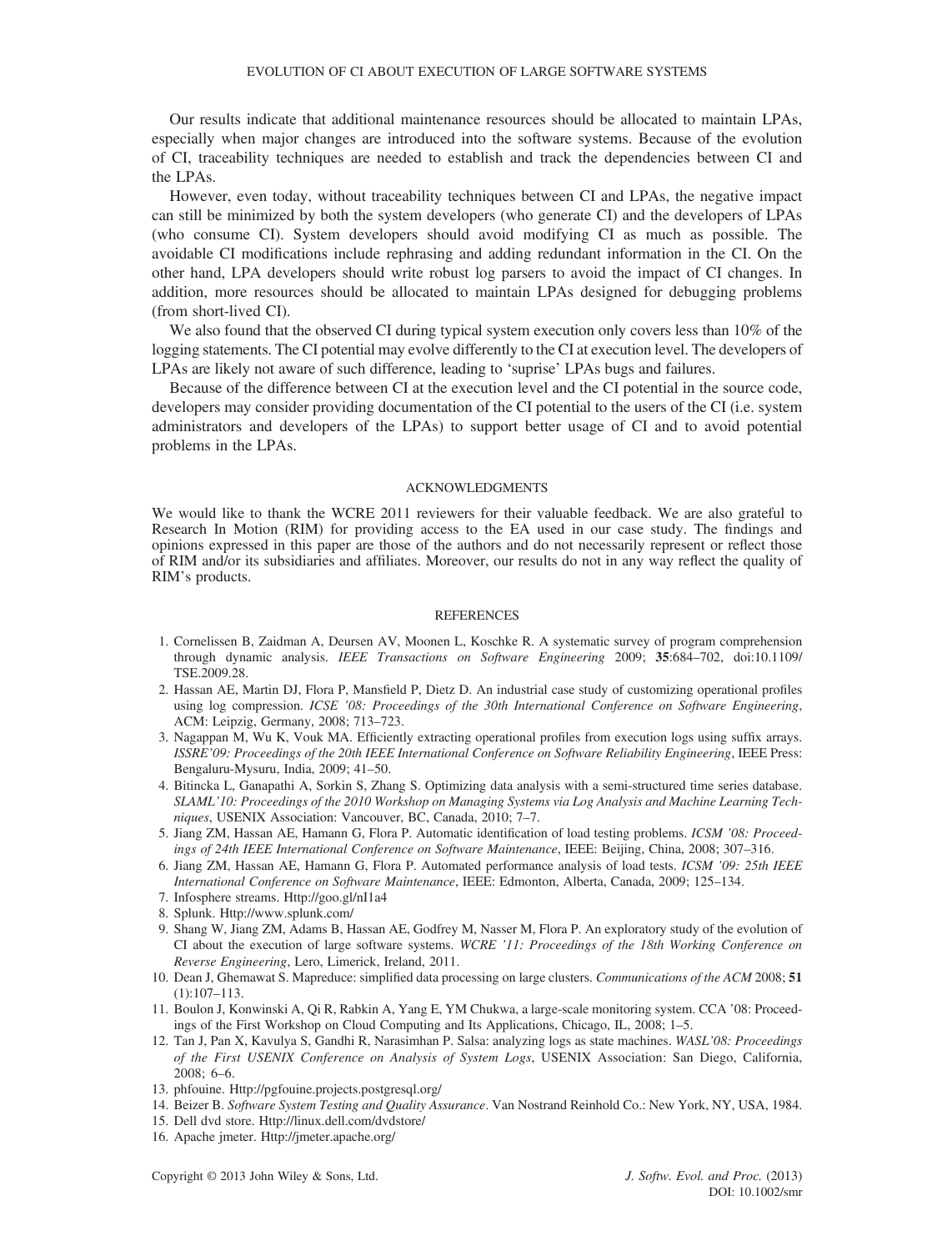- 17. Bruntink M, van Deursen A, D'Hondt M, Tourwé T. Simple crosscutting concerns are not so simple: analysing variability in large-scale idioms-based implementations. AOSD '07: Proceedings of the 6th International Conference on Aspect-oriented Software Development, ACM: Vancouver, British Columbia, Canada, 2007; 199–211.
- 18. Jiang ZM, Hassan AE, Hamann G, Flora P. An automated approach for abstracting execution logs to execution events. Journal of Software Maintenance and Evolution 2008; 20(4):249–267, doi:http://dx.doi.org/10.1002/smr.  $v20.4$
- 19. Eclipse jdt. Http://www.eclipse.org/jdt
- 20. Cordy JR. Excerpts from the txl cookbook. Proceedings of the 3rd International Summer School Conference on Generative and Transformational Techniques in Software Engineering III, GTTSE'09, Springer-Verlag: Berlin, Heidelberg, 2011; 27–91.
- 21. Log4j.<Http://logging.apache.org/log4j/1.2/>
- 22. Hassan AE. Mining software repositories to assist developers and support managers. PhD Thesis, University of Waterloo 2005.
- 23. Hadoop release notes.<Http://hadoop.apache.org/common/releases.html>
- 24. Hadoop stream. Http://hadoop.apache.org/common/ docs/r0.20.2/streaming.html
- 25. Postgresql release notes of 8.3.<Http://www.postgresql.org/docs/8.3/static/release-8-3.html>
- 26. Brower R, Jeong H. Beyond description to derive theory from qualitative data. Handbook of Research Methods in Public Administration, Raton B (ed.). Taylor and Francis: Boca Raton 2008; 823–839.
- 27. Moonen L. Generating robust parsers using island grammars. WCRE '01: Proceedings of the Eighth Working Conference on Reverse Engineering, IEEE Computer Society: Washington, DC, USA, 2001; 13.
- 28. Blei DM, Ng AY, Jordan MI. Latent dirichlet allocation. Journal of Machine Learning Research 2003; 3:993–1022.
- 29. Mallet: a machine learning for language toolkit.<Http://mallet.cs.umass.edu/>
- 30. Shihab E, Jiang ZM, Ibrahim WM, Adams B, Hassan AE. Understanding the impact of code and process metrics on post-release defects: a case study on the eclipse project. Proceedings of the 2010 ACM-IEEE International Symposium on Empirical Software Engineering and Measurement, ESEM '10, ACM: New York, NY, USA, 2010; 4:1–4:10.
- 31. Selim GMK, Barbour L, Shang W, Adams B, Hassan AE, Zou Y. Studying the impact of clones on software defects. Proceedings of the 2010 17th Working Conference on Reverse Engineering, WCRE '10, IEEE Computer Society: Washington, DC, USA, 2010; 13–21.
- 32. Gall H, Jazayeri M, Klösch R, Trausmuth G. Software evolution observations based on product release history. ICSM '97: Proceedings of the International Conference on Software Maintenance, IEEE Computer Society: Bari, Italy, 1997; 160–166.
- 33. Godfrey MW, Tu Q. Evolution in open source software: a case study. ICSM '00: Proceedings of the International Conference on Software Maintenance, IEEE Computer Society: San Jose, California, USA, 2000; 131–142.
- 34. Lehman MM, Ramil JF, Wernick PD, Perry DE, Turski WM. Metrics and laws of software evolution—the nineties view. Proceedings of the 4th International Symposium on Software Metrics, IEEE Computer Society: Albuquerque, NM, USA, 1997; 20–32.
- 35. Antón AI, Potts C. Functional paleontology: system evolution as the user sees it. Proceedings of the 23rd International Conference on Software Engineering, IEEE Computer Society: Toronto, Ontario, Canada, 2001; 421–430.
- 36. His I, Potts C. Studying the evolution and enhancement of software features. ICSM '00: Proceedings of the International Conference on Software Maintenance, IEEE Computer Society: San Jose, California, USA, 2000; 143–151.
- 37. Hou D, Wang Y. An empirical analysis of the evolution of user-visible features in an integrated development environment. CASCON '09: Proceedings of the 2009 Conference of the Center for Advanced Studies on Collaborative Research, ACM: Toronto, Ontario, Canada, 2009; 122–135.
- 38. Kothari J, Bespalov D, Mancoridis S, Shokoufandeh A. On evaluating the efficiency of software feature development using algebraic manifolds. ICSM '08: International Conference on Software Maintenance, Beijing, China, 2008; 7–16.
- 39. Greevy O, Ducasse S, Gîrba T. Analyzing software evolution through feature views: research articles. Journal of Software Maintenance and Evolution 2006; 18:425–456, doi:10.1002/smr.v18:6.
- 40. Jiang ZM, Hassan AE. Examining the evolution of code comments in postgresql. MSR '06: Proceedings of the 2006 International Workshop on Mining Software Repositories, ACM: Shanghai, China, 2006; 179–180.
- 41. Fluri B, Wursch M, Gall HC. Do code and comments co-evolve? On the relation between source code and comment changes. WCRE '07: Proceedings of the 14th Working Conference on Reverse Engineering, IEEE Computer Society: Vancouver, BC, Canada, 2007; 70–79, doi:10.1109/WCRE.2007.21.
- 42. Fluri B, Würsch M, Giger E, Gall HC. Analyzing the co-evolution of comments and source code. Software Quality Control 2009; 17:367–394, doi:10.1007/s11219-009-9075-x.
- 43. Johnson MW. Monitoring and diagnosing application response time with ARM. Proceedings of the IEEE Third International Workshop on Systems Management, IEEE Computer Society: Newport, RI, USA, 1998; 4–15.
- 44. Yuan D, Zheng J, Park S, Zhou Y, Savage S. Improving software diagnosability via log enhancement. ASPLOS '11: Proceedings of the Sixteenth International Conference on Architectural Support for Programming Languages and Operating Systems, ACM: Newport Beach, California, USA, 2011; 3–14.
- 45. Godfrey MW, Germán DM. The past, present, and future of software evolution. FoSM: Frontiers of Software Maintenance, Beijing, China, 2008; 129–138.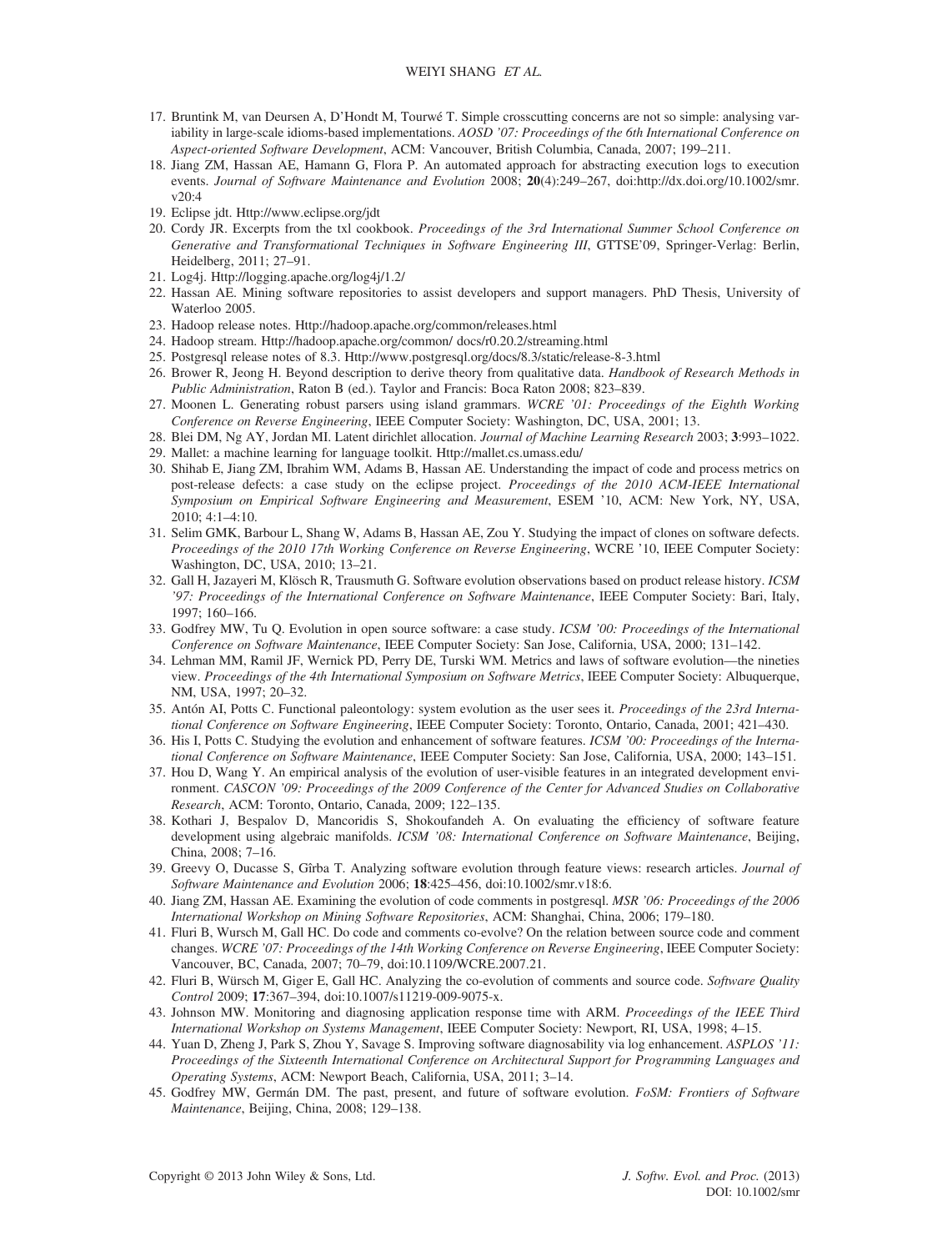#### EVOLUTION OF CI ABOUT EXECUTION OF LARGE SOFTWARE SYSTEMS

#### AUTHORS' BIOGRAPHIES:



Weivi Shang is a PhD student in the Software Analysis and Intelligence Lab at Oueen's University (Canada). He obtained his MSc degree from Queen's University (Canada). His research interests include mining software repositories, large-scale data analysis, software performance engineering, source code duplication, reverse engineering and dynamic analysis.



Zhen Ming Jiang is a PhD student at Queen's University in Canada. He received both his BMath and MMath degrees from the University of Waterloo in Canada. His research interests include dynamic analysis, software performance engineering, source code duplication, mining software repositories and reverse engineering.



Bram Adams is an assistant professor at the École Polytechnique de Montréal, where he heads the MCIS lab on Maintenance, Construction and Intelligence of Software. He obtained his PhD at Ghent University (Belgium) and was a postdoctoral fellow at Queen's University (Canada) from October 2008 to December 2011. His research interests include software release engineering in general, and software integration, software build systems, software modularity and software maintenance in particular. His work has been published at premier venues such as ICSE, FSE, ASE, MSR and ICSM, as well as in major journals such as TSE, EMSE, JSS and JSME. He has co-organized five international workshops, has been tool demo and workshop chair at ICSM and WCRE and was a program chair for the 3rd International Workshop on Empirical Software Engineering in Practice (2011) in Nara, Japan. He currently is a program co-chair of the ERAtrack at the 2013 IEEE International Conference on Software Maintenance, as well as of the 2013 International Working Conference on Source Code Analysis and Manipulation, both taking place in Eindhoven, The Netherlands.



Ahmed E. Hassan is the NSERC/RIM Software Engineering chair at the School of Computing in Queen's University. He spearheaded the organization and creation of the mining software repositories conference and its research community. He co-edited special issues of the IEEE Transaction on Software Engineering and the Journal of Empirical Software Engineering on the mining software repositories topic. Early tools and techniques developed by his team are already integrated into products used by millions of users worldwide. His industrial experience includes helping architect the Blackberry wireless platform at RIM and working for IBM Research at the Almaden Research Lab and the Computer Research Lab at Nortel Networks. He is the named inventor of patents at several jurisdictions around the world including the USA, Europe, India, Canada, and Japan.